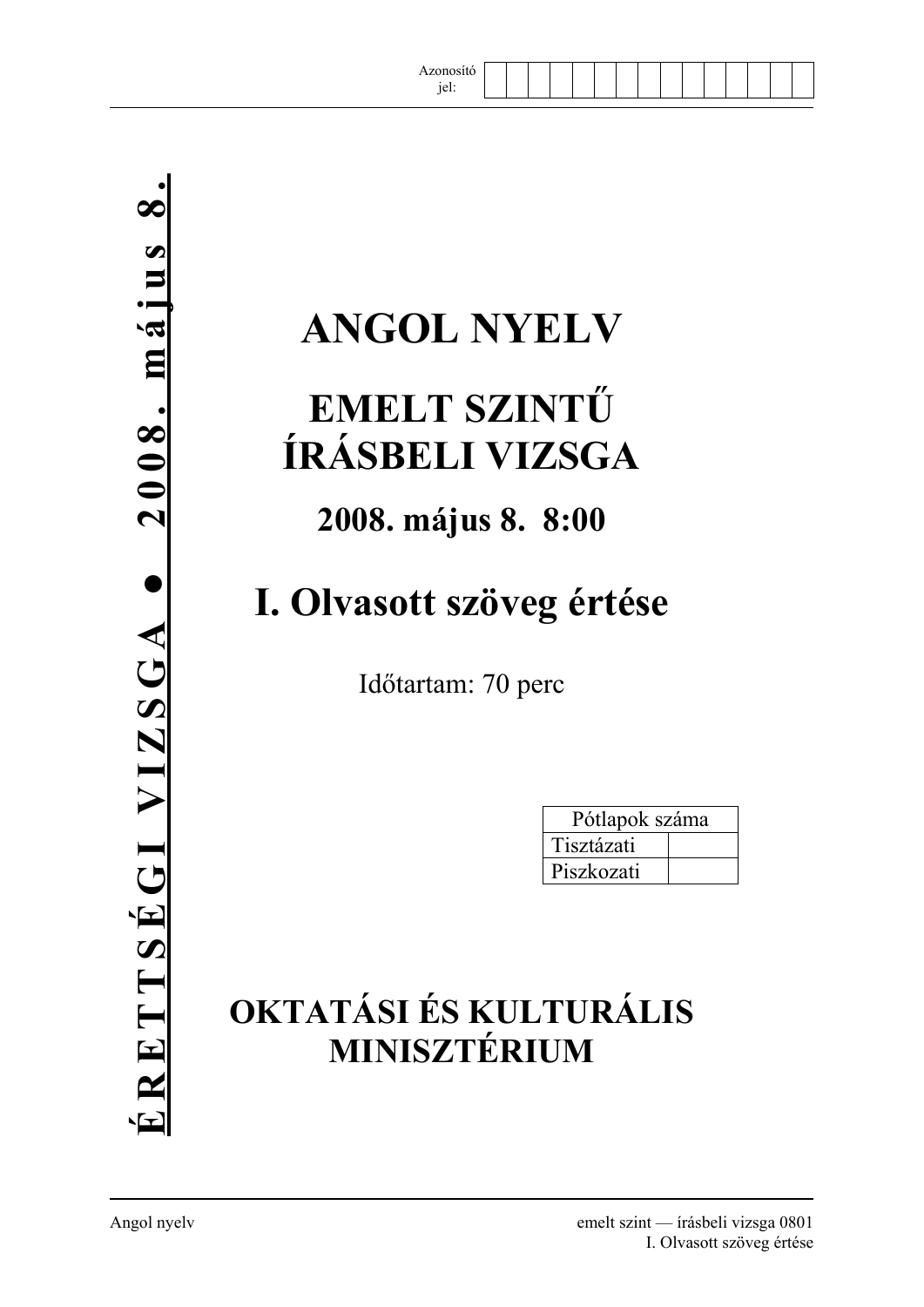|  | Angol nyelv — emelt szint | . .<br>zonosito<br>$1^{\circ}$<br>IVI. |  |  |  |  |  |  |  |  |  |  |  |  |  |  |  |  |
|--|---------------------------|----------------------------------------|--|--|--|--|--|--|--|--|--|--|--|--|--|--|--|--|
|--|---------------------------|----------------------------------------|--|--|--|--|--|--|--|--|--|--|--|--|--|--|--|--|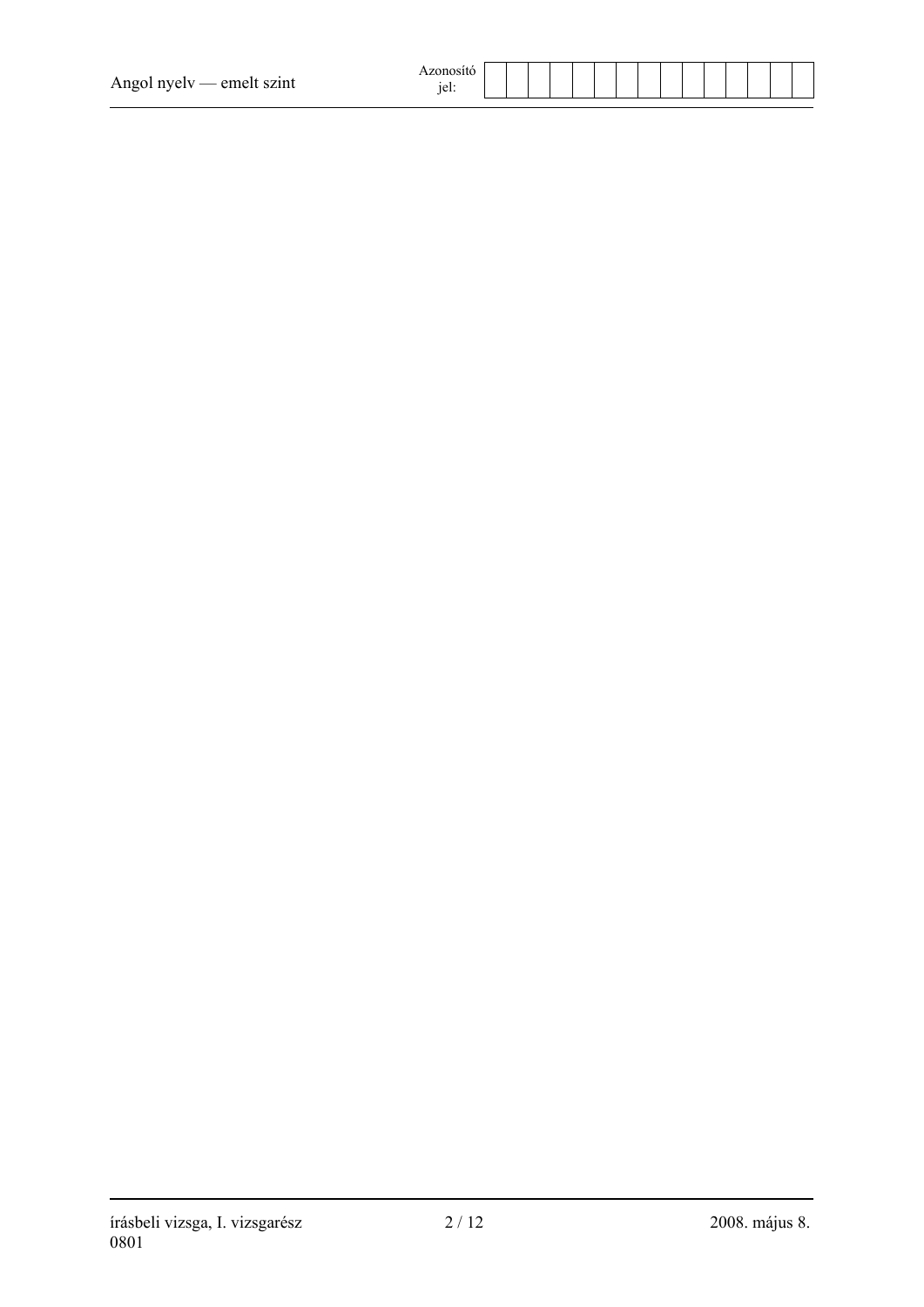## **Fontos tudnivalók**

- Az utasításokat pontosan kell követni. Csak az utasításban megadott helyre beírt megoldás fogadható el.
- Mindig csak egy megoldást szabad beírni.
- A betűjelek legyenek jól olvashatóak, az esetleges javítások pedig egyértelműek.
- A megadott szószámot nem szabad túllépni. Az összevont alakok egy szónak számítanak (pl. *"it's"* egy szó, *"it is"* két szó).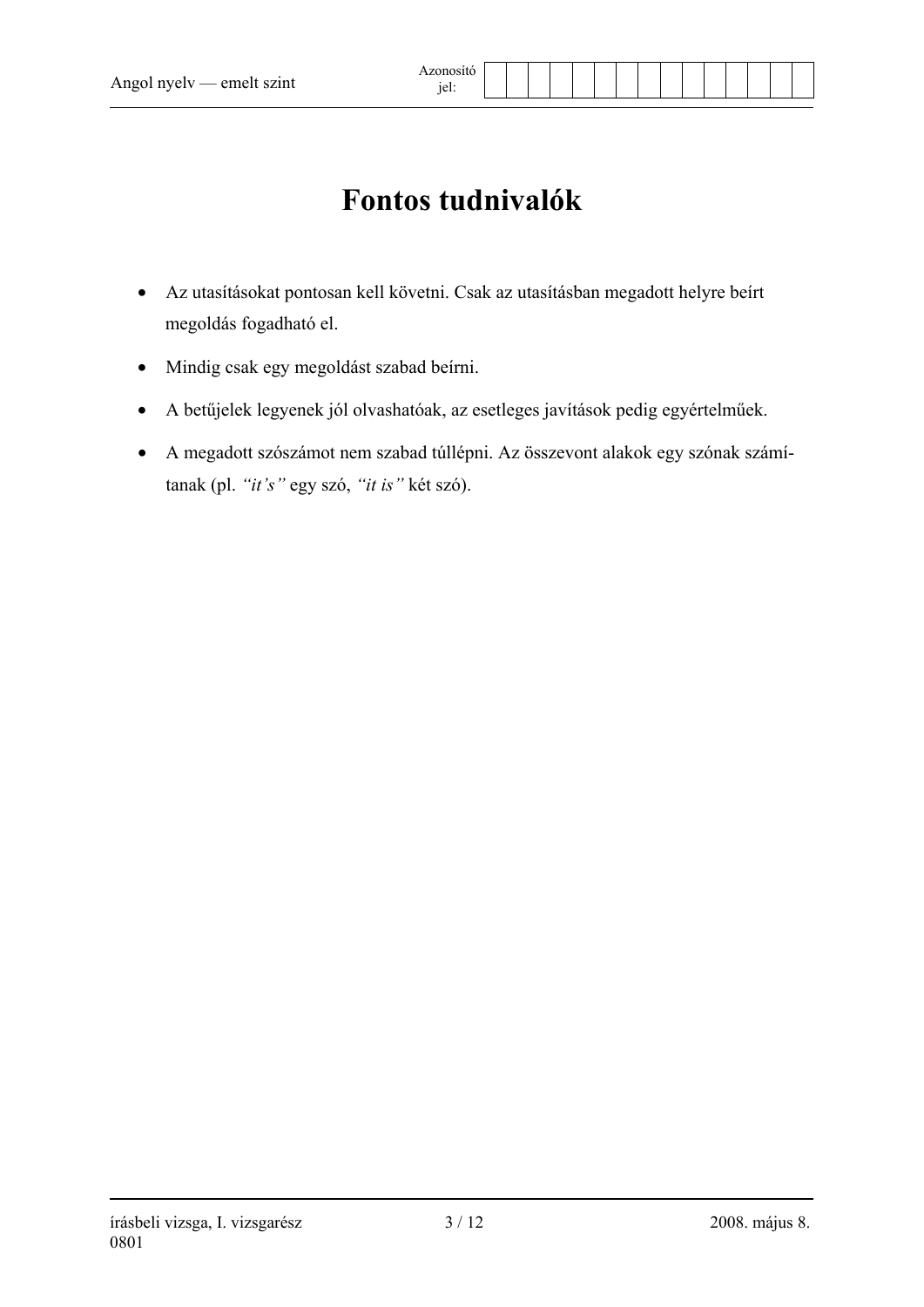| Azonosító            |  |  |  |  |  |  |  |  |
|----------------------|--|--|--|--|--|--|--|--|
|                      |  |  |  |  |  |  |  |  |
| ۰Δ<br>$\mathbf{u}$ . |  |  |  |  |  |  |  |  |
|                      |  |  |  |  |  |  |  |  |

**Read this article about a new kind of addiction: to technology. In the sentences that**  follow the text there are some gaps. Your task is to fill the gaps with <u>one or two words</u> so **that the sentences correspond to what the text says. Contractions (e.g.** *don't***) count as one word. Write the words on the lines. An example has been given for you.** 

#### **Texting teenager referred to addiction centre**

A 19-year-old from Paisley is receiving counselling to cure an addiction to sending text messages and emails.

In one of the first cases of its kind, the teenager was referred to an addiction centre after he ran up a bill of £4,500 in one year texting about 100 times a day. He also lost his job after sending up to 500 emails a day from his office computer, many to his former girlfriend. The couple separated because she could no longer cope with the barrage of digital communication.

"He was suffering from severe anxiety when he wasn't getting any reply, which was causing him to text and email even more," said Phillip Irvine, project leader of Renfrew Council on Alcohol trust, where the unnamed man is being treated. "This patient has all the hallmarks of any classic addict where mental health problems such as depression, low selfesteem and relationship difficulties occur as a result of the addiction."

The teenager described the buzz he got from his texting saying: "When you look at your mobile and you've got a message you wonder who it could be. It's kind of comforting when you get one." Mr Irvine said the teenager was trying to cut his mobile phone spending down to £10 a week from £60.

"This addiction problem is probably suffered by many more people but it is not being diagnosed," he said. "Young people and those with an extroverted personality are particularly susceptible."

David Nott, the manager of the addictions treatment programme, said it was the first time he had heard of an addiction to communication technology not allied to alcoholism or drug use, where it is sometimes a secondary problem. "If people aren't replying to your texts, there is anger and sadness ... A ping on your phone can give you a buzz," he said. Inappropriate use of a phone was an addiction that was likely to increase, he said, and he urged people to raise the matter with friends they thought were texting or emailing too often. The average number of texts sent has more than doubled since 2001 and 28 billion texts were sent in 2004 alone.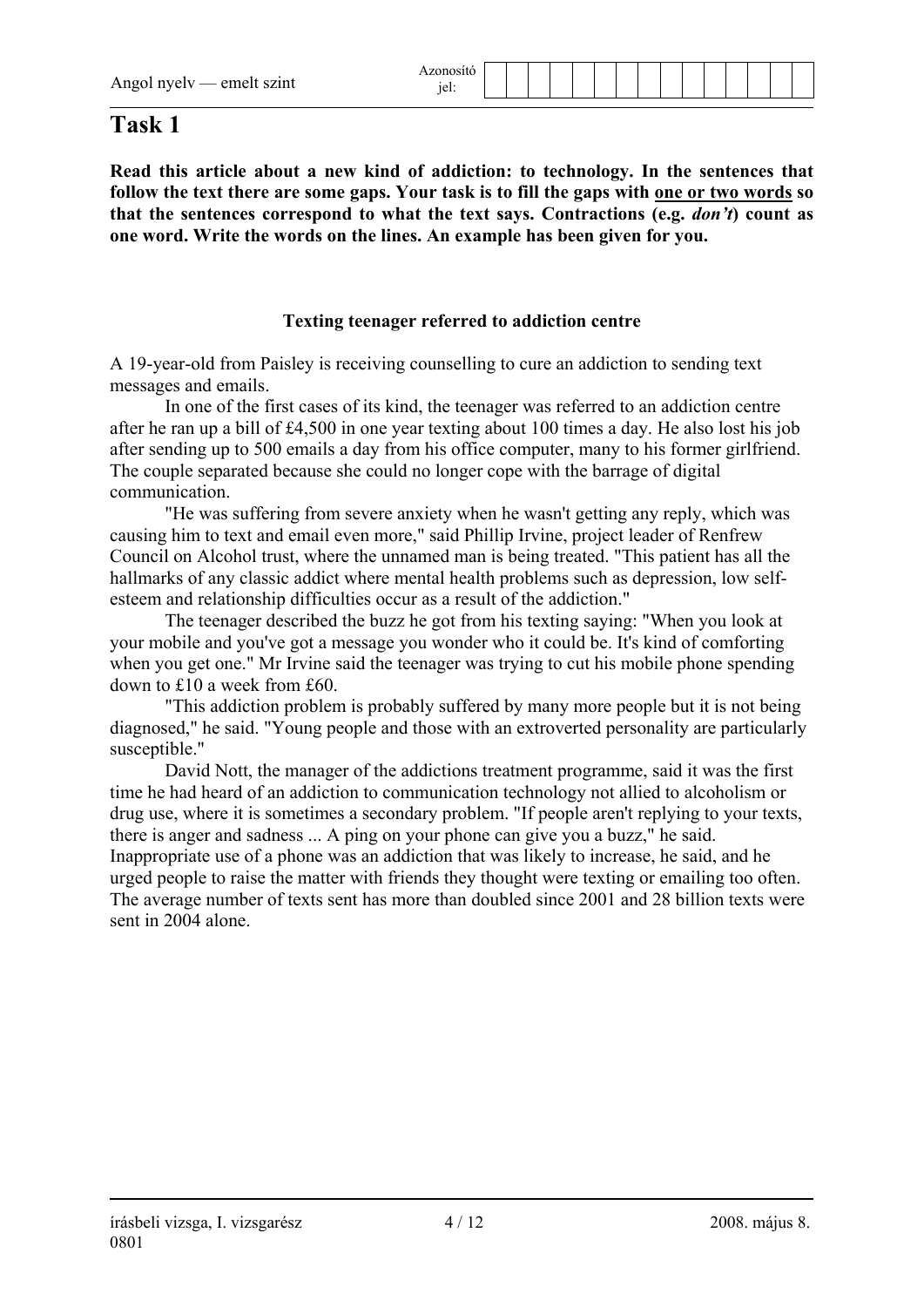| 6) | If you see that a | is becoming an addict, you should try |
|----|-------------------|---------------------------------------|
|    | talking to him.   |                                       |
|    |                   |                                       |
|    |                   |                                       |
|    |                   |                                       |

**5)** So far Mr Nott has only seen an addiction to sending messages among drug addicts and  $\qquad \qquad$ .

**4)** Outgoing people have a \_\_\_\_\_\_\_\_\_\_\_\_ chance of ending up with a

**3)** One of the symptoms of this addiction is that the young man has a poor opinion of \_\_\_\_\_\_\_\_\_\_\_\_ .

himself sending messages*.* 

*0*) The 19-year-old young man's problem is that he cannot **stop** 

- 
- 1) The young man lost his \_\_\_\_\_\_\_\_\_\_\_\_\_\_\_, and later his job too.
- 2) He tried to control his nerves by writing  $\blacksquare$

similar health problem.

Angol nyelv — emelt szint



|--|

|--|

6 pont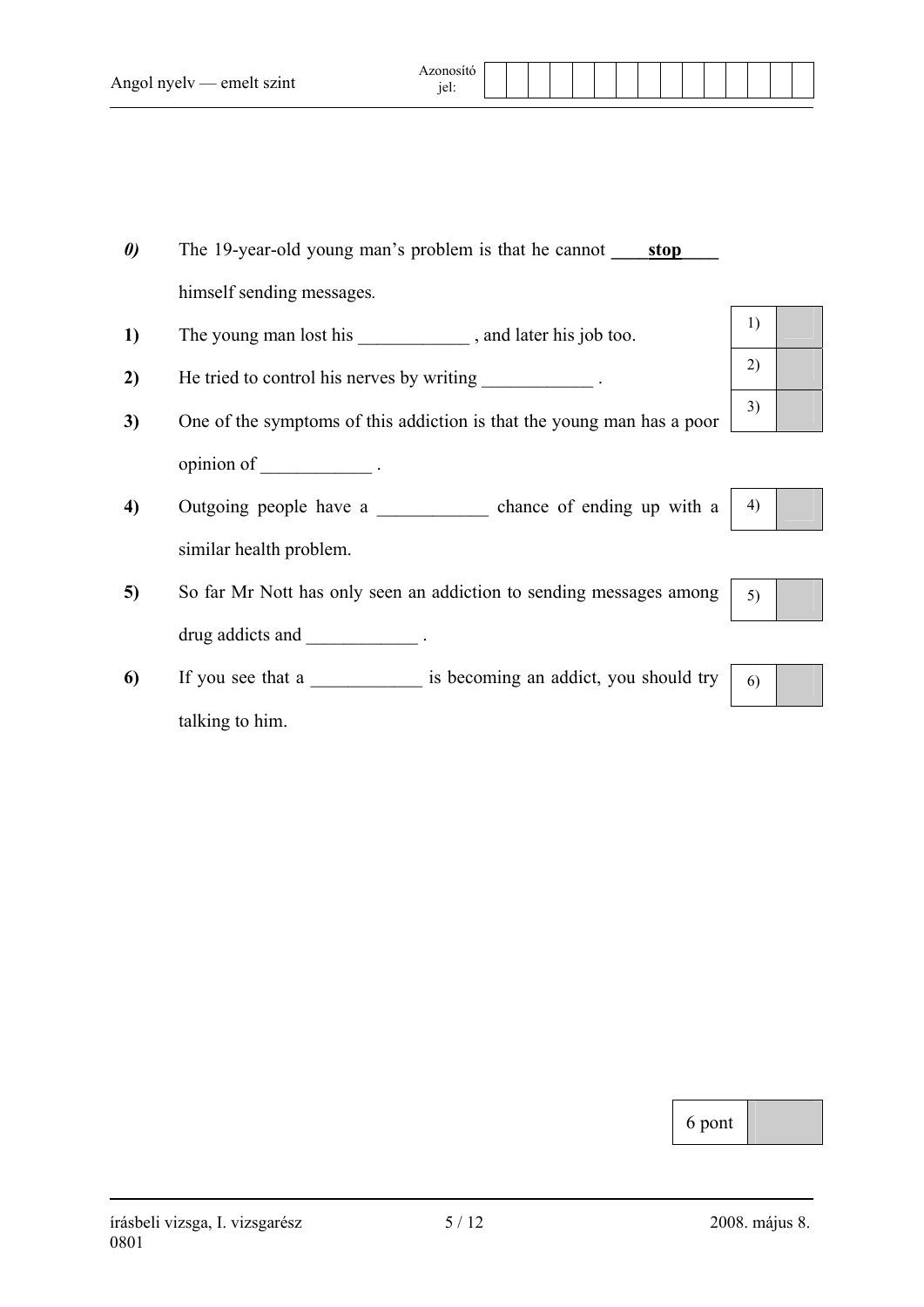| Azonosító                        |  |  |  |  |  |  |  |  |
|----------------------------------|--|--|--|--|--|--|--|--|
| ٠<br>$\mathsf{I} \, \rho$<br>vı. |  |  |  |  |  |  |  |  |

**Read this passage on virtual pets and the sentences that follow it. Your task is to choose the option that is nearest in meaning to what the article says. Write the letters in the white boxes next to the numbers. An example has been given for you.** 

#### **iPods and PlayStations are replacing pets**

PLAYSTATIONS and television are replacing pets in the modern home as families discover the hectic pace of their lives leaves no room for animals, according to new research.

The percentage of British homes with a pet has fallen from almost 55 per cent in 1999 to 48 per cent today.

In some cases, children are even turning to virtual pets instead of the real thing.

However, while fewer people own pets, those who do are spending more money than ever on their care, with the market for food, pet accessories and pet insurance now worth an estimated £3.6 billion.

Animal charities even believe the fall in pet ownership could be a good sign, showing that people are becoming more responsible and not taking on a pet they know they could not care for properly.

A study published yesterday identified longer working hours, the increase of overseas holidays and the trend towards living in flats and smaller homes as playing a part in the decrease of pet ownership.

"The falling number of children has contributed to this decline. What is more, even in those families with children, the demand for pets may not be as strong as it once was, since many children now prefer to immerse themselves in the world of computer games and TV programmes," the study concluded.

As an indication of this, computer-generated virtual pets have seen their popularity soar in recent years. *Neopets.com*, a website themed around the ownership of pets, created and cared for by the site's members, now boasts more than 25 million members worldwide and has just struck a film deal with Warner Bros.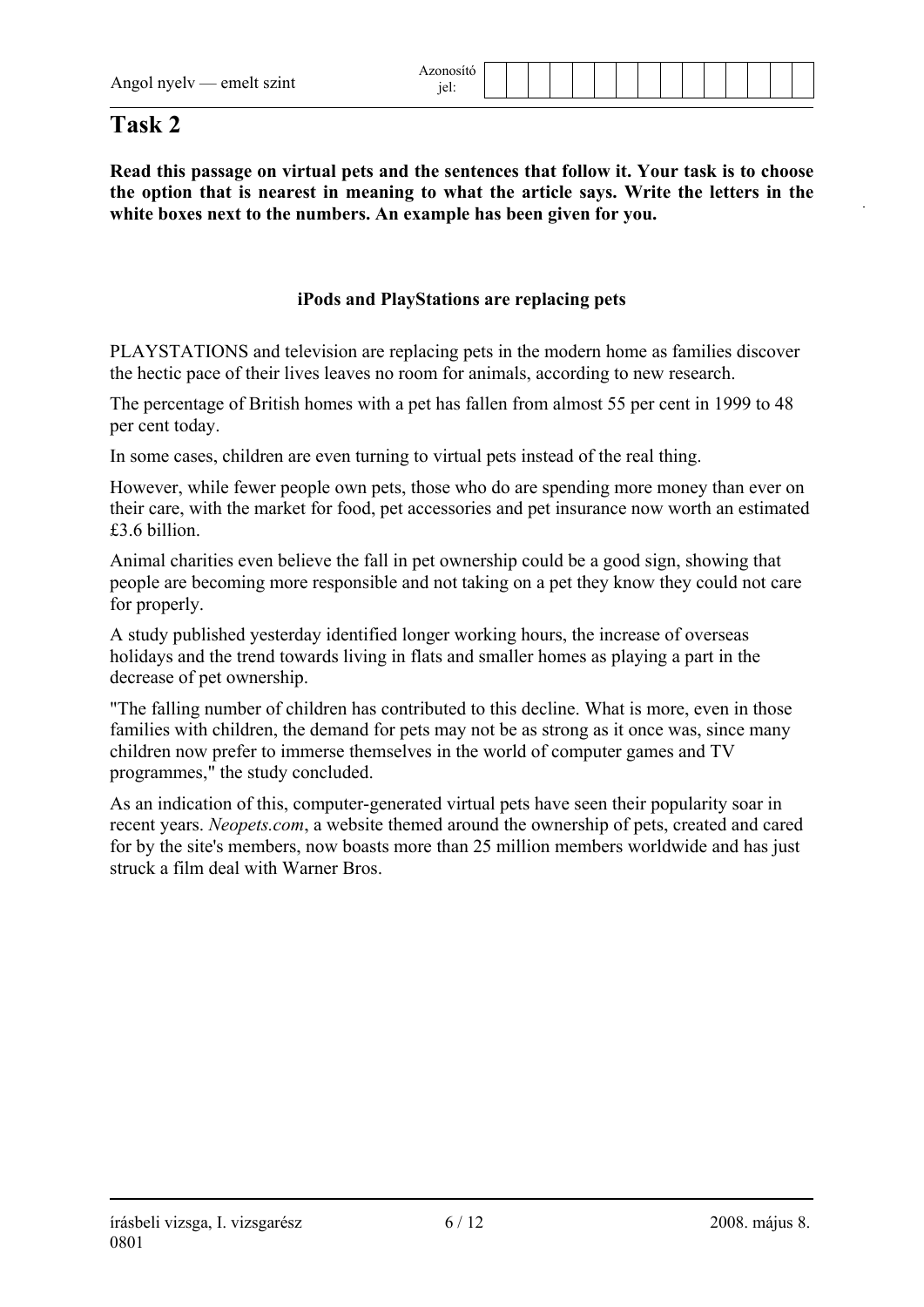### *0)* More and more modern families

- A) are too busy to keep animals at home.
- B) are giving up pets, because there is not enough space for the animals.

Azonosító

- C) are giving up pets, because they need more space for their new TVs.
- D) need pets to help them relax after a busy day at work.
- **7)** Today more money is spent on pet care
	- A) since the number of pet owners is on the decline.
	- B) since the number of pet owners is on the increase.
	- C) by people who still own pets.
	- D) by people who want to invest in this profitable business area.

#### **8)** According to animal charities it is better to have fewer pet owners A) because they are the only responsible people.

- B) who really want to look after their animals.
- C) as the rest of the people do not like animals in their homes.
- D) because pets have become very expensive to keep.

### **9)** According to the study people without pets

- A) deny spending more time at work.
- B) prefer to go on boat trips for their holidays.
- C) have more free time.
- D) are not likely to have very spacious homes.
- **10)** The same study claims that
	- A) there are fewer children who prefer TV and computers.
	- B) there are fewer children who enjoy having pets.
	- C) in the past children wanted pets just as much as now.
	- D) in the past children did not demand to have pets as much as now.
- **11)** In the last few years the number of virtual pets
	- A) has fallen.
	- B) has been stable.
	- C) has risen sharply.
	- D) has risen slightly.



 $\theta$  |  $A$ 

|--|--|--|



|--|





5 pont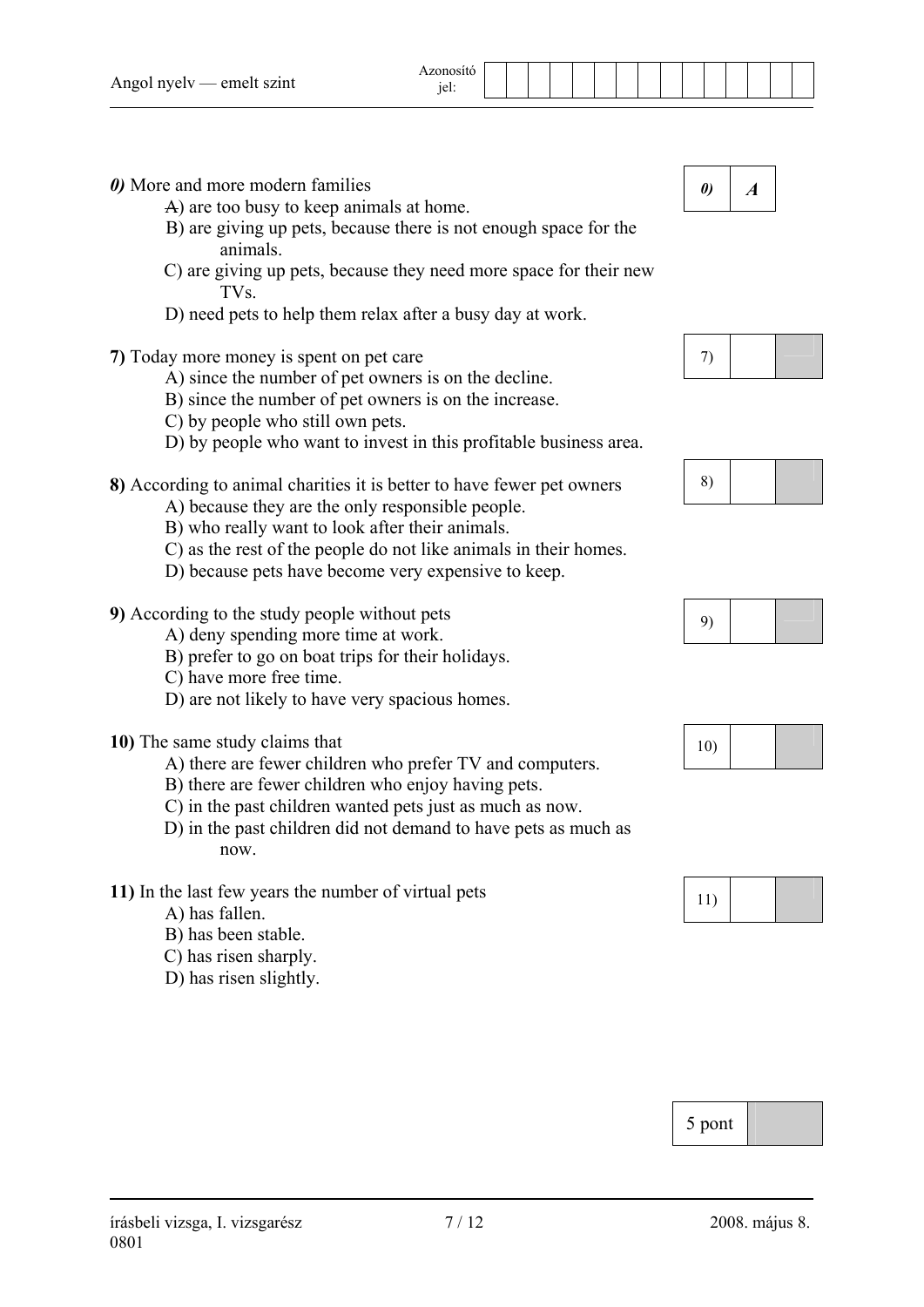| $470000^{41}$<br>AZUIJUSILU<br>٠ |  |  |  |  |  |  |  |  |
|----------------------------------|--|--|--|--|--|--|--|--|
|                                  |  |  |  |  |  |  |  |  |

**Read this article on graffiti, and then read the statements following it. Your task is to decide if the statements correspond to the information in the article.** 

- **If a statement means exactly what the article says, mark it A.**
- **If it means something different, mark it B.**
- **If it cannot be decided on the basis of the article, mark it C.**

**Look at the examples first.** 

### **GRAFFITI**

Graffiti can be viewed several different ways. Some view it as art and a way to express personal feelings. Others see it as a crime that only causes problems in society. The latter is also the conclusion that I have come to after much research on the subject.

 I cannot agree with the argument that graffiti is a legitimate form of expression. I agree that it may be art because almost anything can be considered art. However, it is not respectful of others and it defaces property. The difference between graffiti and acceptable art is permission obtained by the artist. When people draw graffiti on the property of others it becomes a violation of property rights. It lowers property value and is very expensive to clean up. Do you want your tax dollars being spent to clean up other people's personal expressions on city buildings and walls? Would you want someone expressing their feelings on your very own private property? I believe that our right to freedom of speech should be protected; however, it should not be done at the expense of other citizens' rights.

 The fact that gangs use graffiti to "express themselves" is another reason why I do not agree that graffiti should be an accepted art form. Graffiti written by gangs is often used to intimidate others, recruit new members, advertise the sale of drugs, and mark gang boundaries. When we try to justify graffiti we are only encouraging further criminal gang related activity.

 I am a true art lover. This is why I have to disagree when defenders of graffiti argue that graffiti should be considered beautiful art that should be accepted. The buildings and other structures that graffiti artists write on are also art and were not meant by the designer to have personal expressions painted all over them. If graffiti artists would like to display their works then they should display them in museums or on legal graffiti walls. These have been set up by the government to try to deter rampant and illegal graffiti throughout our cities. If the public would like to see their art then they will go see it in places where it will not be destructive to others. Much of the graffiti today is vulgar and offensive, and not appropriate for children to view. However, it is difficult not to be exposed to it when it is available all over cities.

 When personal expression begins to violate other people's rights it should no longer be tolerated.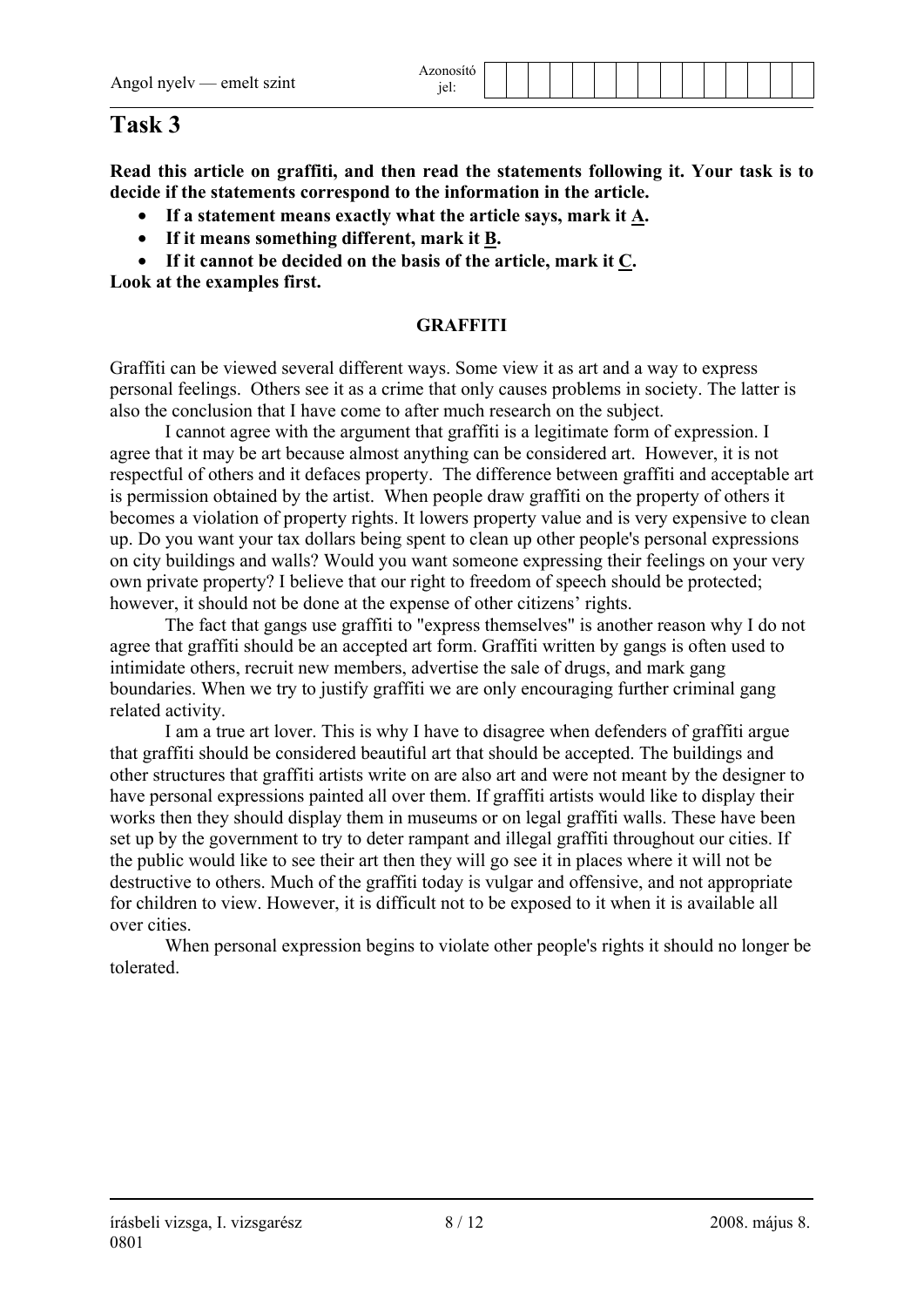10 pont

- *0)* There is disagreement about what graffiti is.
- *0)* Among other things graffiti is a way to carry out artistic experiments.
- **12)** The author shares a negative attitude to graffiti.
- **13)** One of the problems with graffiti is that it does not take the rights of the owners of buildings into account.
- **14)** There is a law which obliges graffiti artists to ask for permission before they start working.
- **15)** If graffiti is created on public buildings, it is cleaned up at everybody's expense.
- **16)** Freedom of speech is a basic human right, which should be protected under all circumstances.
- **17)** Although graffiti has its negative aspects, it never aims to frighten people.
- **18)** Defending graffiti is a way of supporting crime.
- **19)** Designers have protested about graffiti artists painting over houses.
- **20)** There is too much illegal graffiti around, and the government has taken action against it.
- **21)** Children do not like graffiti, because it is not a genuine art form.





| .   |  |
|-----|--|
|     |  |
| 18) |  |
|     |  |
| 19) |  |

 $17)$ 

| 20) |  |
|-----|--|
|     |  |
| 21) |  |

jel: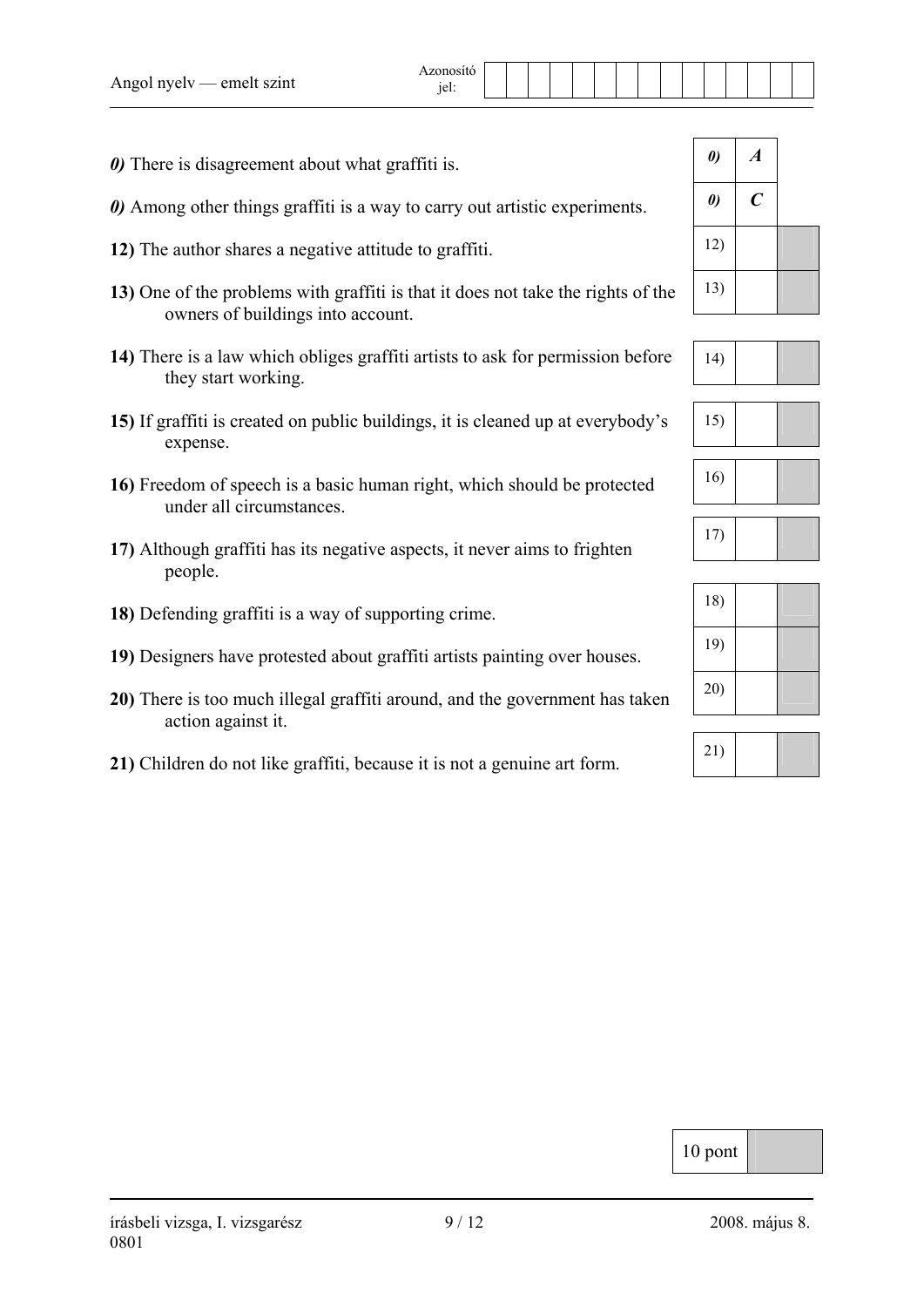| Azonosító     |  |  |  |  |  |  |  |  |
|---------------|--|--|--|--|--|--|--|--|
| $\sim$<br>vı. |  |  |  |  |  |  |  |  |
|               |  |  |  |  |  |  |  |  |

**Read the following article about the lucky escape of a couple of divers. Parts of some sentences are missing. Your task is to fill them in from the list below. Write the letters in the appropriate white boxes as in the example. Remember that there are two extra letters that you do not need.** 

#### **Divers survive six hours on shark-infested reef**

Australian police are to launch an investigation *(0)* in shark-infested waters off the Great Barrier Reef when they were dragged more than five nautical miles from their boat by treacherous currents.

Coastguards described how the novice divers, Louise Woodger, 29, and Gordon Pratley, 31, had been "freakishly lucky" (22) in an area known "for having some very large sharks".

They had been shocked to discover upon surfacing (23) They inflated their buoyancy vests and clung together, battling with rough seas. As they tried to conserve their energy, the pair spotted a shark as it circled below them and "decided not to look down any more". They held on to two orange "safety sausages" **(24)** 

Coastguard captain Jon Colless said: "They were freakishly lucky that the search was called early in the day, that the weather was going down (25) Wheeler Reef is known for having some very large sharks working its seaboard side and the risks increase at night because (26) **.** "

Another coastguard official, Richard Boulton, said: "They reacted very intelligently and responsibly (27) ... The weather was on their side. As the day progressed the winds and waves improved and it was easier to see them."

Ms Woodger's mother, Jane, said she was surprised (28)

"I don't know if the current was something the crew should have known about ... There wasn't anyone with them. They had only done around 10 to 12 dives before," she said. "They saw a shark down below them and (29) \_\_\_\_\_\_\_\_\_\_\_\_\_\_. They learned later that there are lots of large sharks there that come and have little nips at you and then when you begin to struggle, that can be it."

Ms Woodger, a nurse, and Mr Pratley, an information technology manager, have been working and travelling in Australia for 15 months **(30)** .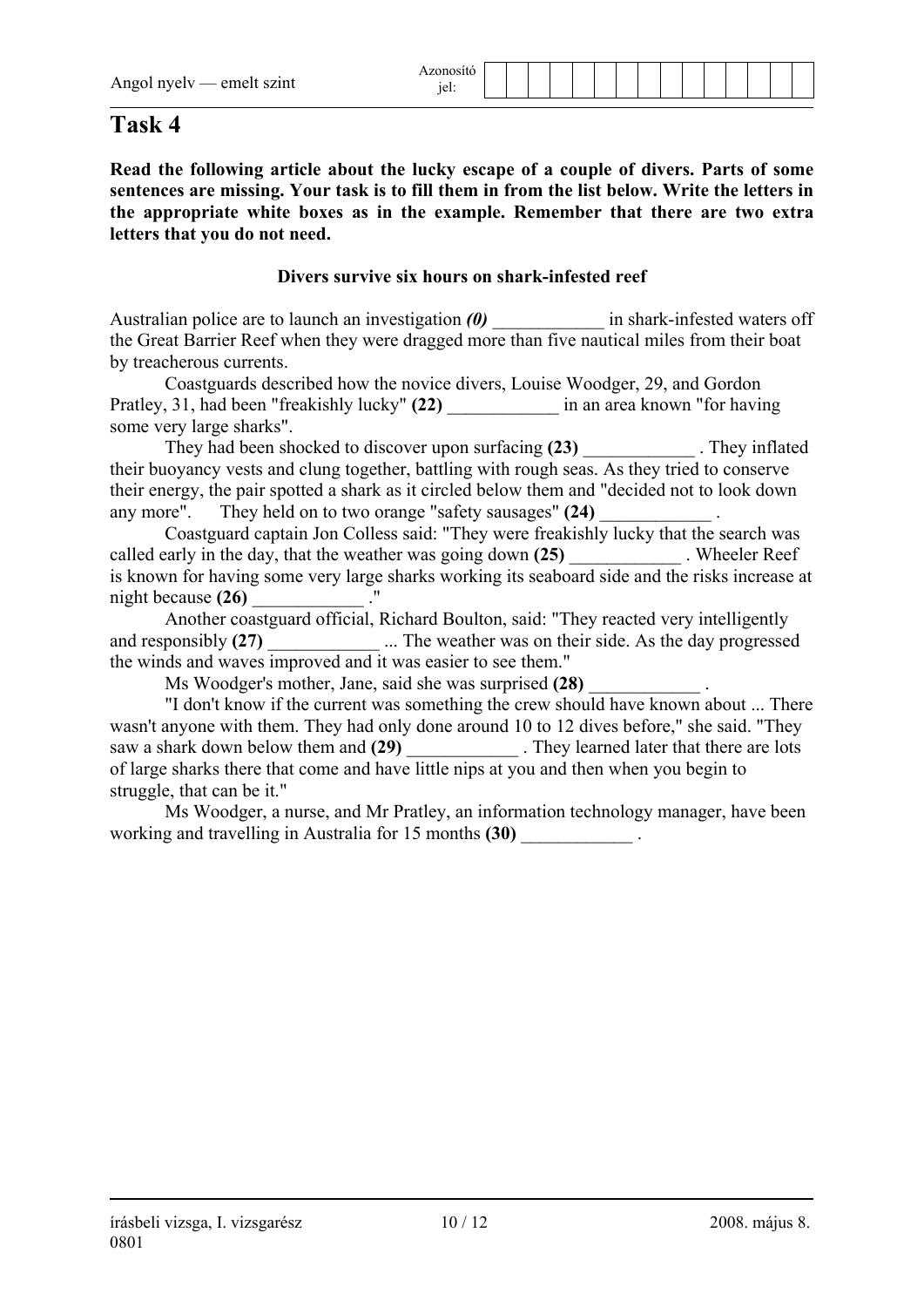

- A and the captain of the dive boat was right on the ball
- B which helped the boat captain to spot them from a distance
- C that's when a lot of predators are out
- D that their dive boat was nowhere to be seen
- E and they conserved their energy
- F to have survived their ordeal
- G after two British divers endured six hours floating
- H that the pair were allowed to dive in such strong currents
- I which almost cost them their life
- K after being given cups of hot tea
- L after that they decided not to look down any more
- M and had planned to return to the UK next year to get married

| $\boldsymbol{\theta}$ | G |  |
|-----------------------|---|--|
| 22)                   |   |  |
| 23)                   |   |  |
| 24)                   |   |  |
| 25)                   |   |  |
| 26)                   |   |  |
| 27)                   |   |  |
| 28)                   |   |  |
| 29)                   |   |  |
| 30)                   |   |  |

**This is the end of this part of the exam.**

9 pont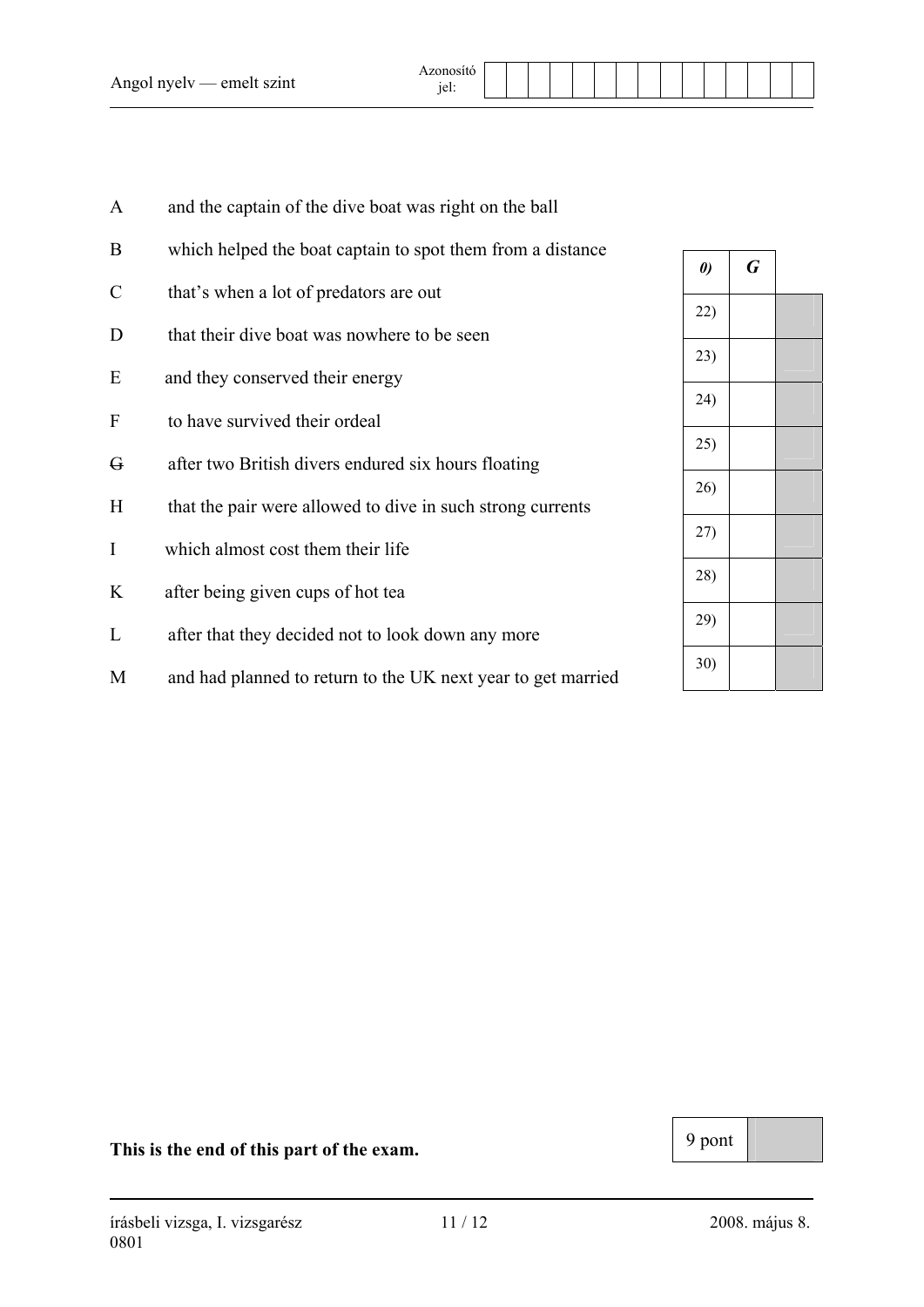|                           |                     | maximális | elért    |
|---------------------------|---------------------|-----------|----------|
|                           |                     | pontszám  | pontszám |
|                           | Task 1              |           |          |
|                           | Task 2              |           |          |
| I. Olvasott szöveg értése | Task 3              |           |          |
|                           | Task 4              |           |          |
|                           | VIZSGAPONT ÖSSZESEN | 30        |          |

javító tanár

Dátum: .................................................

|                           | pontszáma | programba<br>beirt<br>pontszám |
|---------------------------|-----------|--------------------------------|
| I. Olvasott szöveg értése |           |                                |

 $\_$  , and the contribution of the contribution of  $\mathcal{L}_\mathcal{A}$  , and the contribution of  $\mathcal{L}_\mathcal{A}$ 

javító tanár jegyző

Dátum: ................................................. Dátum: .................................................

Megjegyzések:

1. Ha a vizsgázó a II. írásbeli vizsgarész megoldását elkezdte, akkor ez a táblázat és az aláírási rész üresen marad!

2. Ha a vizsga az I. vizsgarész teljesítése közben megszakad, illetve nem folytatódik a II. vizsgarésszel, akkor ez a táblázat és az aláírási rész kitöltendő!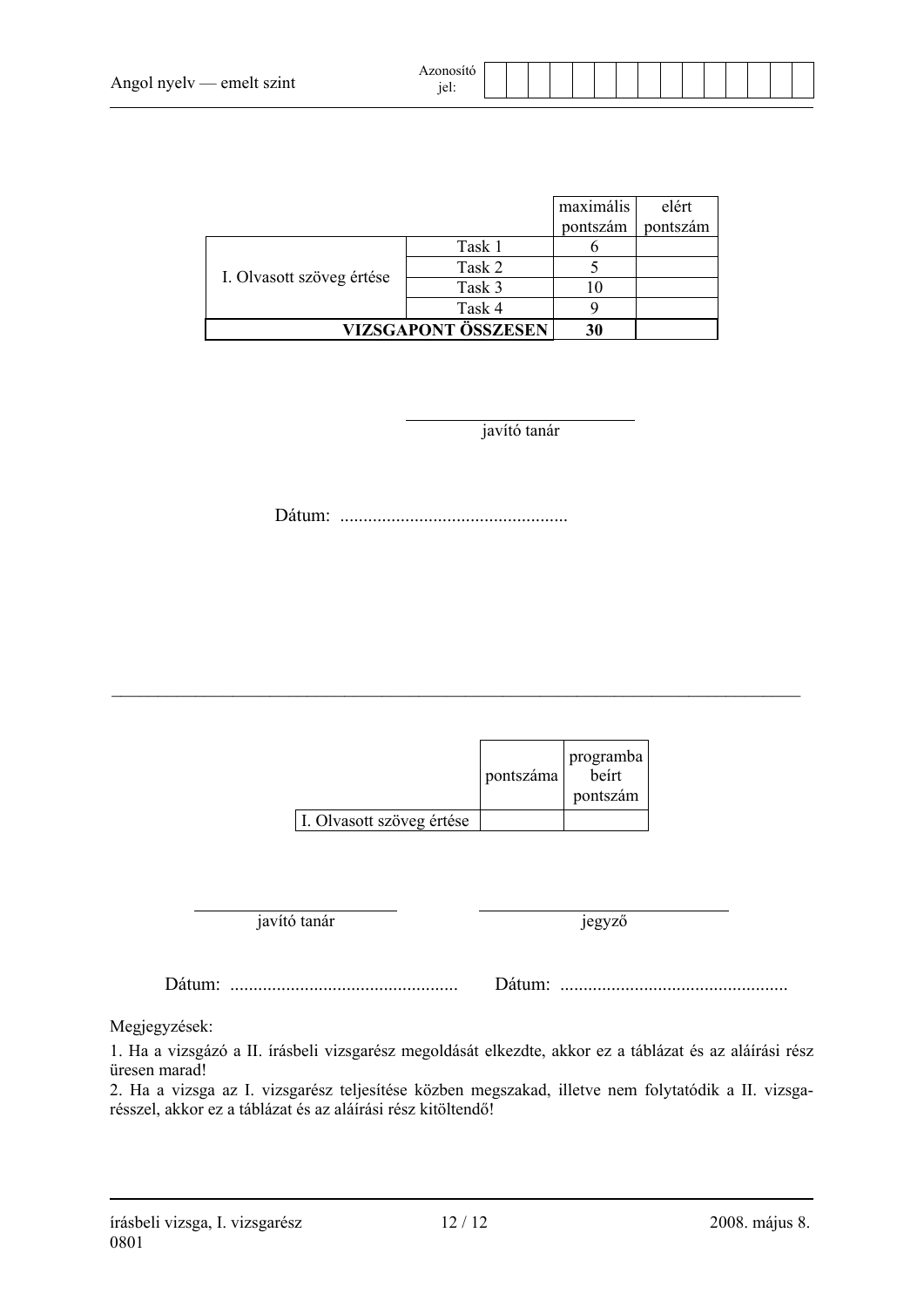| Azonosító<br>$\sim$<br>vı.<br>., |
|----------------------------------|
|----------------------------------|

# **ANGOL NYELV**

# **EMELT SZINTŰ ÍRÁSBELI VIZSGA**

## **2008. május 8. 8:00**

# **II. Nyelvhelyesség**

Időtartam: 50 perc

| Pótlapok száma |  |
|----------------|--|
| Tisztázati     |  |
| Piszkozati     |  |

## **OKTATÁSI ÉS KULTURÁLIS MINISZTÉRIUM**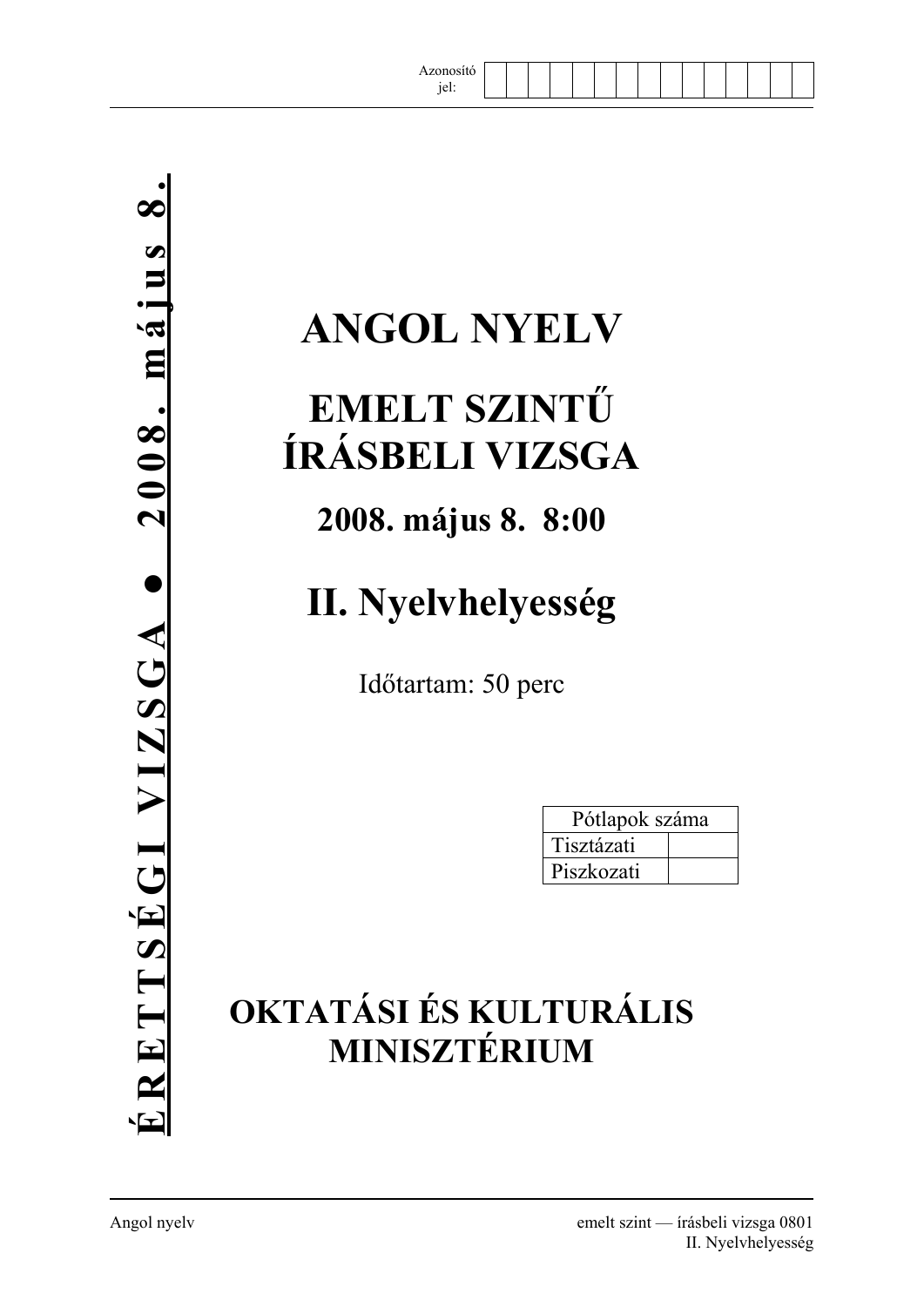| onositc<br>emelt szint<br>Angol nyelv<br><sub>1el</sub> |  |  |  |  |  |  |  |  |  |  |  |  |  |  |  |  |
|---------------------------------------------------------|--|--|--|--|--|--|--|--|--|--|--|--|--|--|--|--|
|---------------------------------------------------------|--|--|--|--|--|--|--|--|--|--|--|--|--|--|--|--|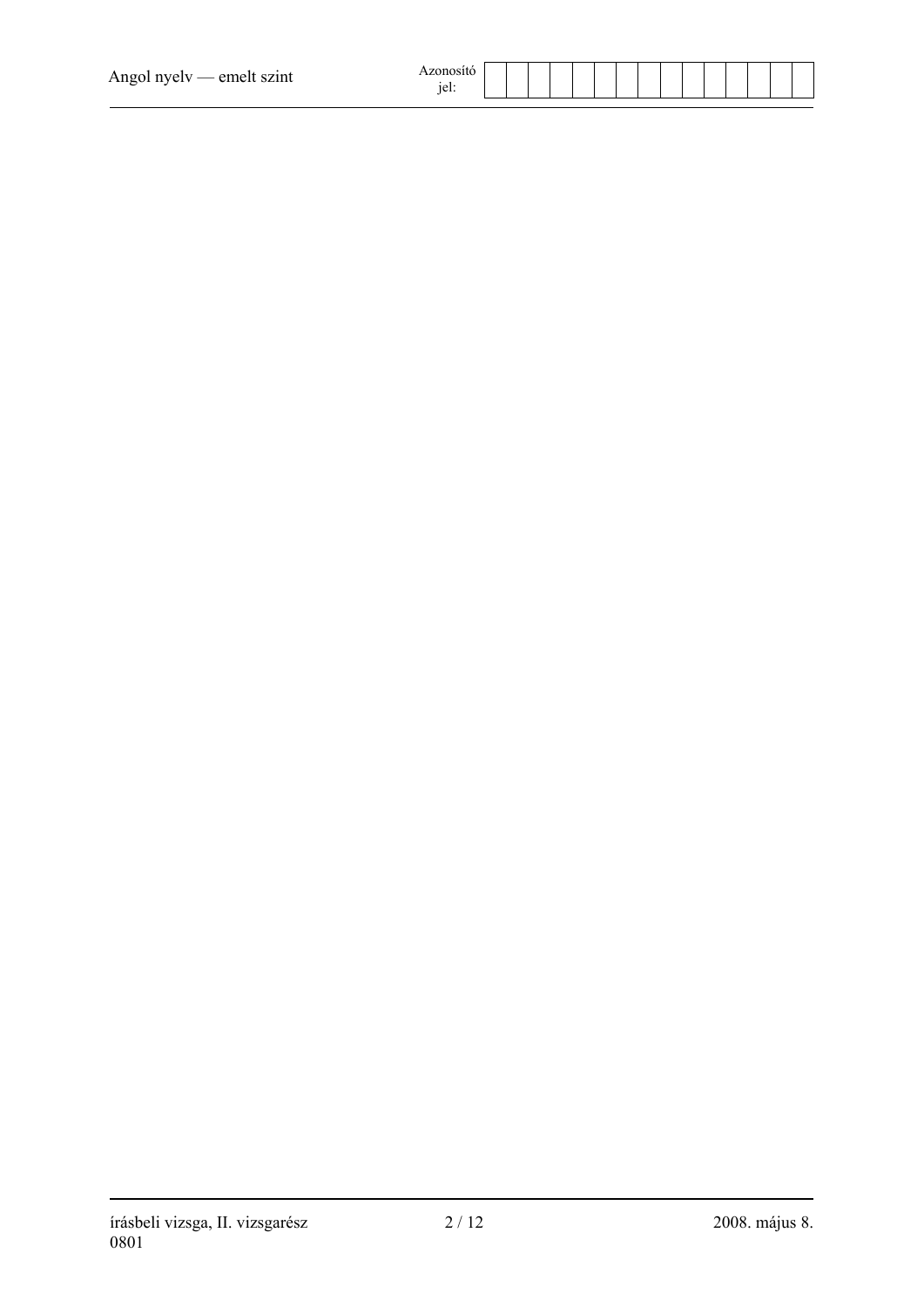## **Fontos tudnivalók**

- Minden kérdéshez csak egy megoldás írható. Több beírt megoldás esetén a válasz nem fogadható el, akkor sem, ha köztük van a jó megoldás is.
- Csak az utasításban megadott helyre írt megoldás értékelhető.
- Javítani lehet, de az legyen egyértelmű.
- Amikor a feladat megoldásaként önálló betűt kell beírni, az legyen egyértelműen azonosítható.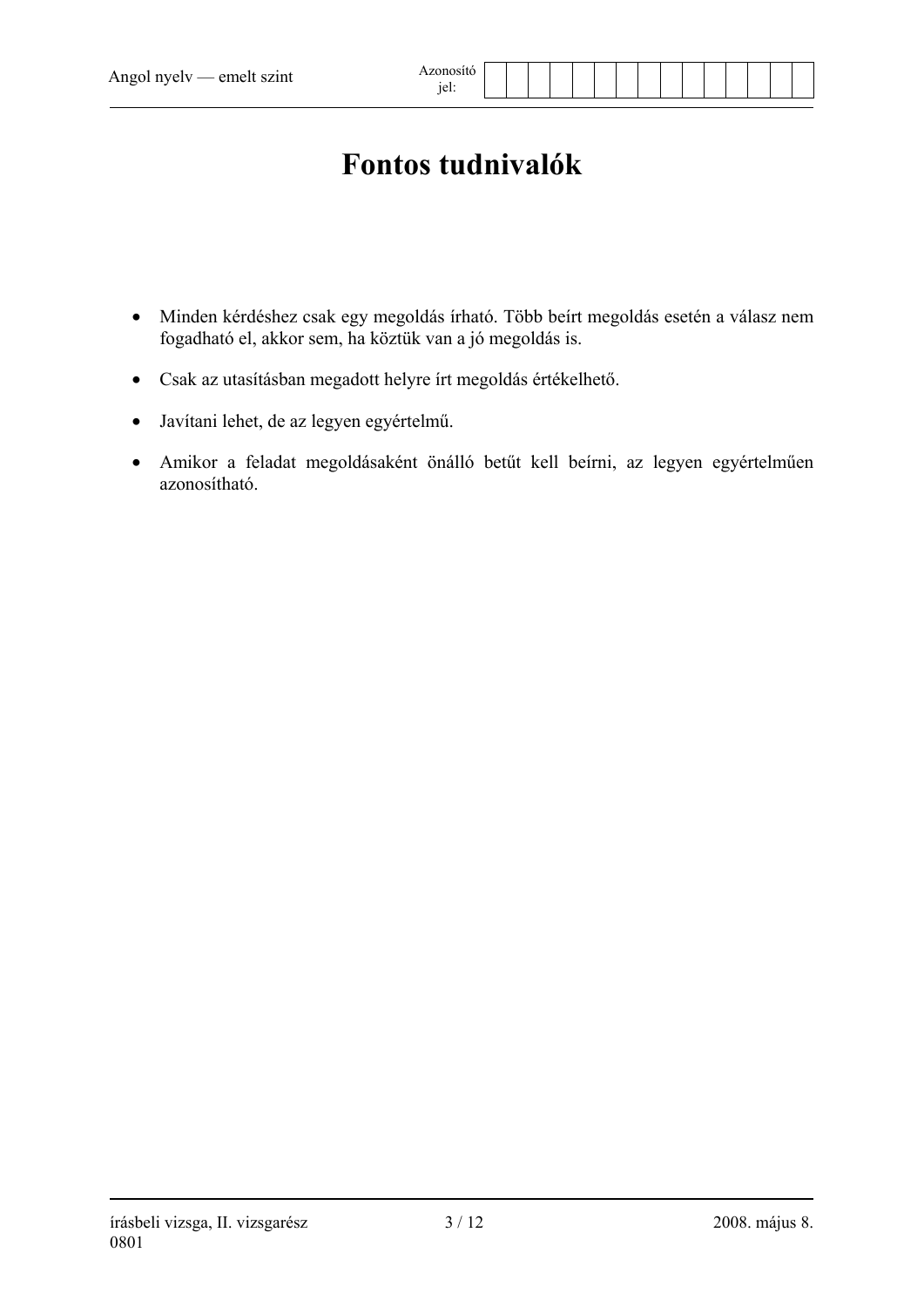| Azonosító      |  |  |  |  |  |  |  |  |
|----------------|--|--|--|--|--|--|--|--|
| $\cdot$<br>vı. |  |  |  |  |  |  |  |  |

- **You are going to read an article about celebrities. Some words are missing from the text.**
- **Choose the most appropriate answer from the options (A-D) for each gap (1-10) in the text.**
- **Write the letter of the appropriate answer in the white box.**
- **There is one example** *(0)* **at the beginning.**



### **THE NAME OF THE GAME**

Someone must stop them. Personal freedom has its limits, especially when it *(0)* children's rights. I refer, of course, to celebrities giving their offspring names

**(1) \_\_\_\_\_\_** Apple (Gwyneth Paltrow's kid) and Coco (Courteney Cox and David Arquette's). The latest offender is actor Nicolas Cage, who **(2)** that he was calling his newborn son Kal-el Cage. **(3)** a big fan of *Superman* comics; Kal-el was Superman's name when he lived on the planet Krypton. How clever. Still, I'd like to ask Kal-el **(4) \_\_\_\_\_\_** a second opinion about 15 years from now.

**(5) \_\_\_\_\_\_** every child has to be named Emily or William. But kids **(6) \_\_\_\_\_\_** go through 16 years of school with these names. They'll have to spell them out to desk clerks and telephone receptionists for a lifetime. ("Kal what?") If there is ever a case for government measures, this is it. Some countries (7) have a model in place. Every child born must have his or her name **(8)** by a state office of vital statistics. By law, the name must clearly indicate the child's sex - no boys named Sue - and it (9) endanger "the well-being of the child." Any violation of civil rights is (10) **a my convictions**; in this case, however, I would make an exception. Remember: Gwyneth or Courteney or Mrs. Cage could get pregnant again at any time, especially the way those celebrities carry on.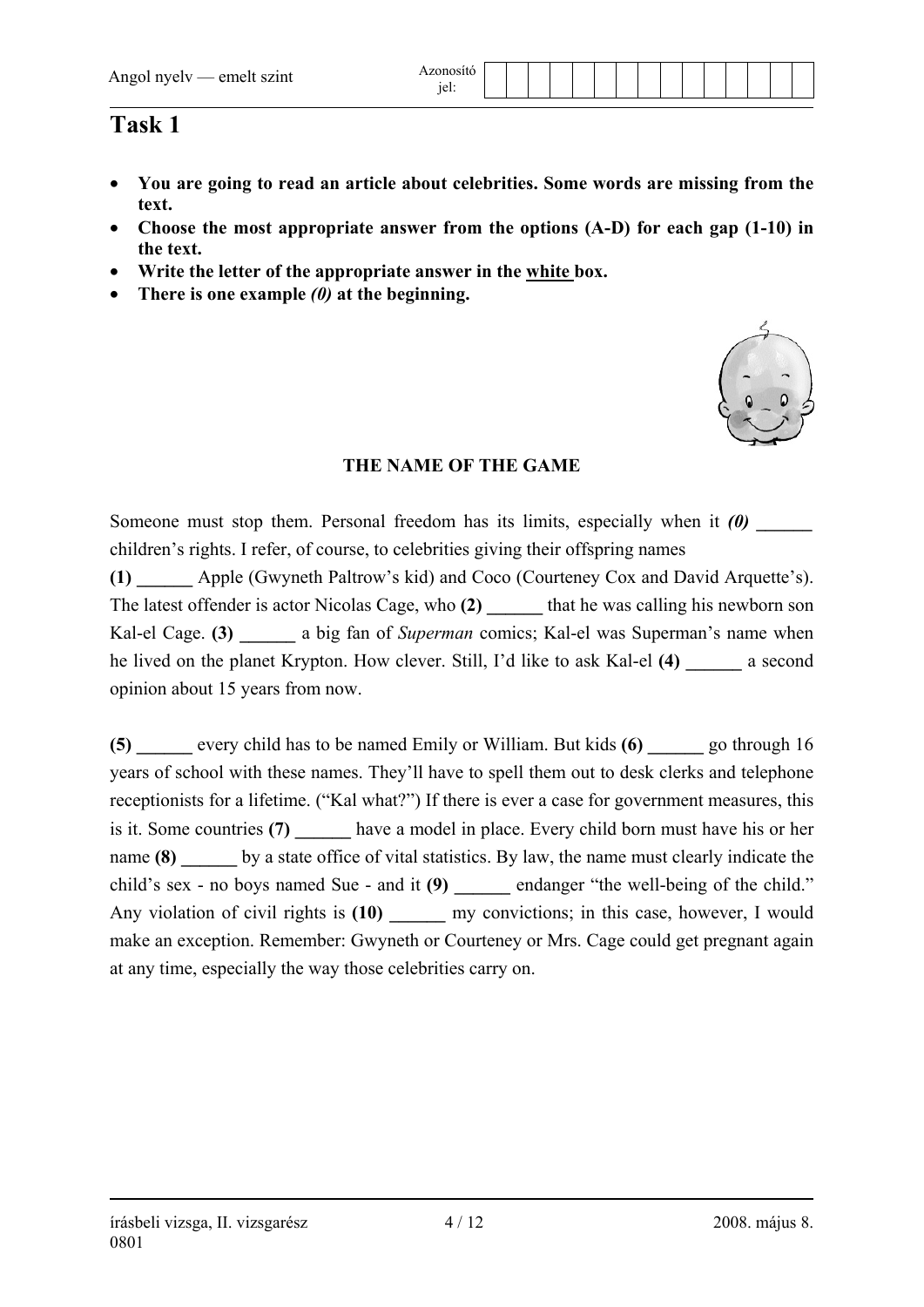| $A$ zonos $44$<br>$\overline{ }$<br>лw<br>. .<br>1 <b>14 V</b><br>. . |  |  |  |  |  |  |  |  |
|-----------------------------------------------------------------------|--|--|--|--|--|--|--|--|
| --                                                                    |  |  |  |  |  |  |  |  |

| $\boldsymbol{\theta}$ |                                      | A goes after B comes up                            | C comes to          | $\bf{D}$ goes by                | $\boldsymbol{\theta}$ | $\boldsymbol{C}$ |
|-----------------------|--------------------------------------|----------------------------------------------------|---------------------|---------------------------------|-----------------------|------------------|
| 1)                    | A so as                              | <b>B</b> such as                                   | <b>C</b> namely     | <b>D</b> like that              | 1)                    |                  |
| 2)                    |                                      | <b>A</b> appointed <b>B</b> reported               | C referred          | <b>D</b> announced              | 2)                    |                  |
| 3)                    | <b>A</b> It seems he<br><b>1S</b>    | <b>B</b> It looks as if <b>C</b> It seems he<br>he | has                 | <b>D</b> It shows<br>how he was | 3)                    |                  |
| 4)                    | A of                                 | <b>B</b> for                                       | C about             | $\mathbf{D}$ to                 | 4)                    |                  |
| 5)                    | <b>A</b> Not                         | <b>B</b> Originally                                | C Neither           | <b>D</b> Naturally              | 5)                    |                  |
| 6                     | A would                              | <b>B</b> need                                      | <b>C</b> should     | <b>D</b> have to                | 6)                    |                  |
| 7)                    | <b>A</b> altogether <b>B</b> never   |                                                    | C already           | $\mathbf{D}$ yet                | 7)                    |                  |
| 8)                    | <b>A</b> attempted <b>B</b> attached |                                                    | <b>C</b> allowed    | <b>D</b> approved               | 8)                    |                  |
| 9)                    | A will                               | <b>B</b> must not                                  | $C$ must            | D need not                      | 9)                    |                  |
| 10)                   | <b>A</b> about                       | <b>B</b> again                                     | $C$ according<br>to | <b>D</b> against                | 10)                   |                  |

| $\boldsymbol{\theta}$        | $\overline{C}$ |  |
|------------------------------|----------------|--|
| 1)                           |                |  |
| 2)                           |                |  |
| 3)                           |                |  |
| $\left( \frac{4}{2} \right)$ |                |  |
| 5)                           |                |  |
| 6)                           |                |  |
| 7)                           |                |  |
| 8)                           |                |  |
| 9)                           |                |  |
| 10)                          |                |  |

10 pont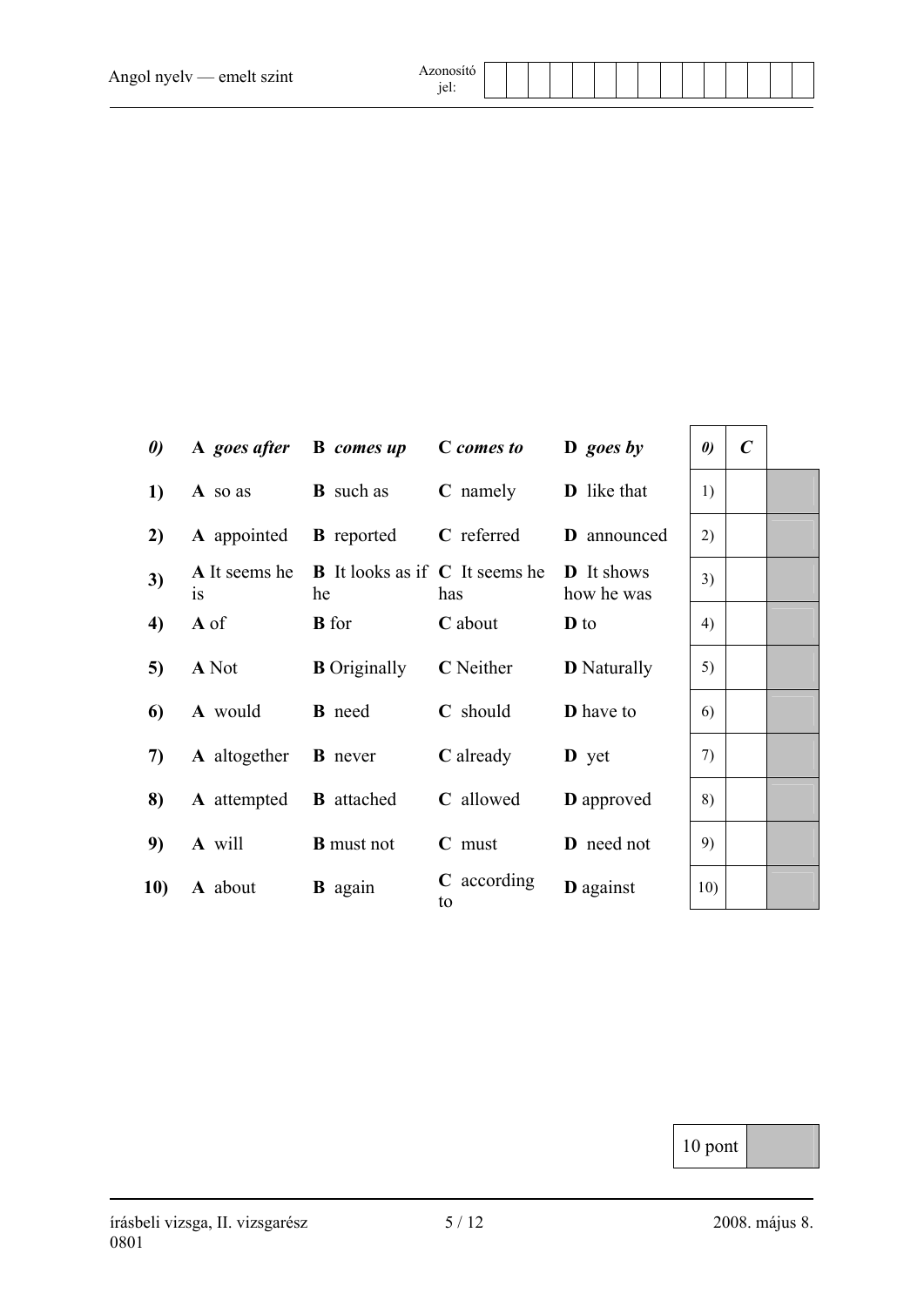| Azonosító |  |  |  |  |  |  |  |  |
|-----------|--|--|--|--|--|--|--|--|
| iel.<br>J |  |  |  |  |  |  |  |  |

- **You are going to read an article about car security. Some words are missing from the text.**
- **Your task is to write the missing words on the dotted lines (11-20) after the text.**
- **Use only one word in each gap.**
- **There is an example** *(0)* **at the beginning.**



### **THINGS IN YOUR CAR**

Any valuable possessions you leave in your car are *(0) \_\_\_\_\_\_* risk from being stolen. Apart from car stereos, the (11) common items stolen from a car are clothes.

**(12) \_\_\_\_\_\_** addition, CDs and tapes, tools, laptop computers, mobile phones, bags, briefcases and credit cards are all frequently stolen.

If you don't hide things away in your car, you're tempting a thief to break in, (13) never leave anything in plain view. (14) \_\_\_\_\_\_\_ stereos remain the most frequently stolen items, even shopping bags, cigarettes and loose change can encourage a break-in. As you can't hide your stereo out of sight, here is a tip  $(15)$  \_\_\_\_\_\_\_ prevent it getting stolen. Many modern in-car entertainment systems have security built in, for example a removable face on the stereo itself. **(16)** vours has this feature, use it. Remove the face and take it with you, even if you're leaving your car (17) just a short time.

One more modern feature is a built-in security code. If the stereo is removed and fitted to **(18) \_\_\_\_\_\_** car, the code is needed **(19) \_\_\_\_\_\_** it won't work. Keep a note of your code number somewhere safe in your house and (20) anywhere inside your car. Also keep a note of the serial number of the stereo in a safe place at home.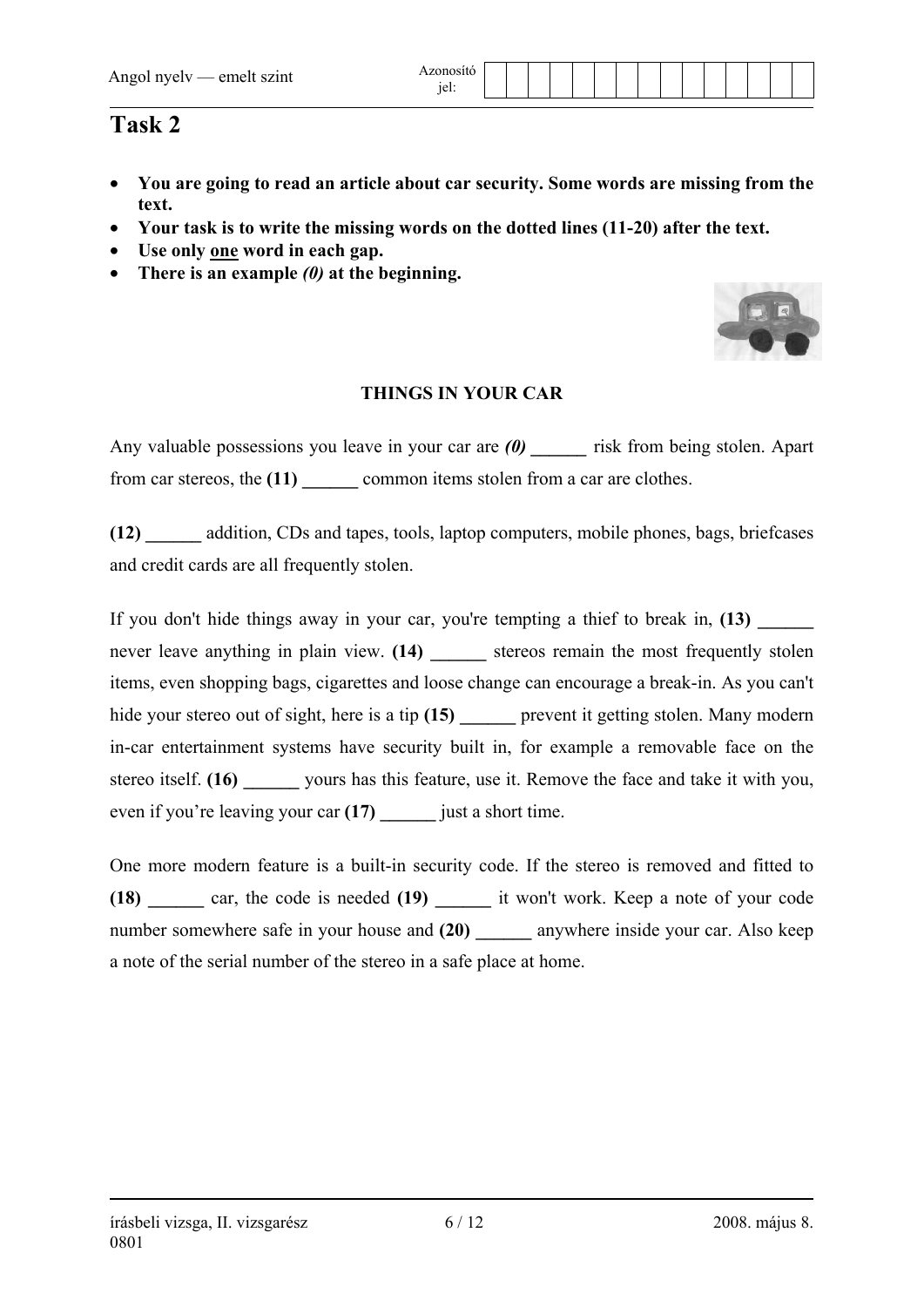| Angol nyelv — emelt szint | Azonosito<br>۱۵۱۰<br>IVI. |  |  |  |  |  |  |  |  |  |  |  |  |  |  |
|---------------------------|---------------------------|--|--|--|--|--|--|--|--|--|--|--|--|--|--|
|---------------------------|---------------------------|--|--|--|--|--|--|--|--|--|--|--|--|--|--|

| 11) |  |
|-----|--|
| 12) |  |
| 13) |  |
| 14) |  |
| 15) |  |
| 16) |  |
| 17) |  |
| 18) |  |
| 19) |  |
| 20) |  |

 $10$  pont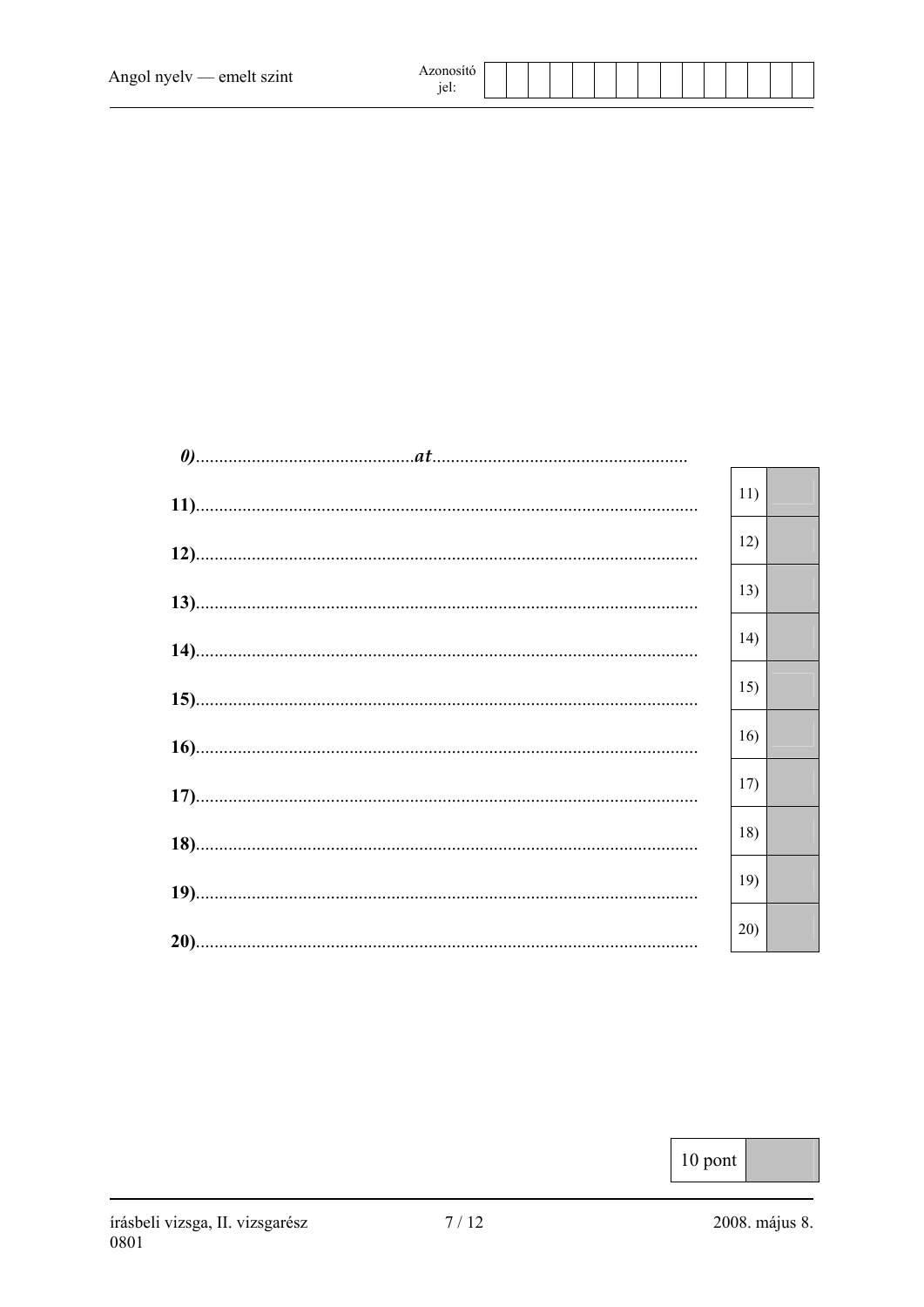| Azonosító               |  |  |  |  |  |  |  |  |
|-------------------------|--|--|--|--|--|--|--|--|
| $\cdot$<br>$1\triangle$ |  |  |  |  |  |  |  |  |
|                         |  |  |  |  |  |  |  |  |
|                         |  |  |  |  |  |  |  |  |

- **You are going to read an article about animal sounds. Some words are missing from the text.**
- **Use the words in brackets to form the words that fit in the gaps (21-29).**
- **Then write the appropriate form of these words on the lines after the text.**
- **There might be cases when you do not have to change the word in brackets.**
- **Use only one word for each gap.**
- **There is an example** *(0)* **at the beginning.**



### **THE NATURE OF SONG**

Why do we call the sounds of birds, whales and insects 'songs'? Though for many years science has cautioned against hearing too much of what we humans would like to hear when trying to interpret animal sounds, the **(0)** *(recognise)* of musicality in some sounds is now starting to have an impact on the science of animal communication itself.

Many **(21) (ordinary)** animal sounds express aggression, **(22)** *(warn)* or the presence of food, but such practical (23) **(explain)** are difficult to apply to the long, complex songs of such birds as nightingales or mockingbirds. The **(24) \_\_\_\_\_\_\_\_ (long)** of some whale songs can exceed 20 hours. The usual **(25) \_\_\_\_\_\_\_\_ (interpret)** for birdsong is that birds are singing to attract mates or to announce their territory. But often there is no **(26) (evident)** of audience for these long, virtuoso outbursts, which show many **(27) (similar)** to human music: rhythm, melody, themes, variations, **(28) \_\_\_\_\_\_\_\_ (repeat)**, organisation – all adding up to something humans have found **(29) \_\_\_\_\_\_\_\_ (attract)** for thousands of years.

 "Birds instructed men," wrote Roman poet and philosopher Lucretius, "and taught them songs before their art began."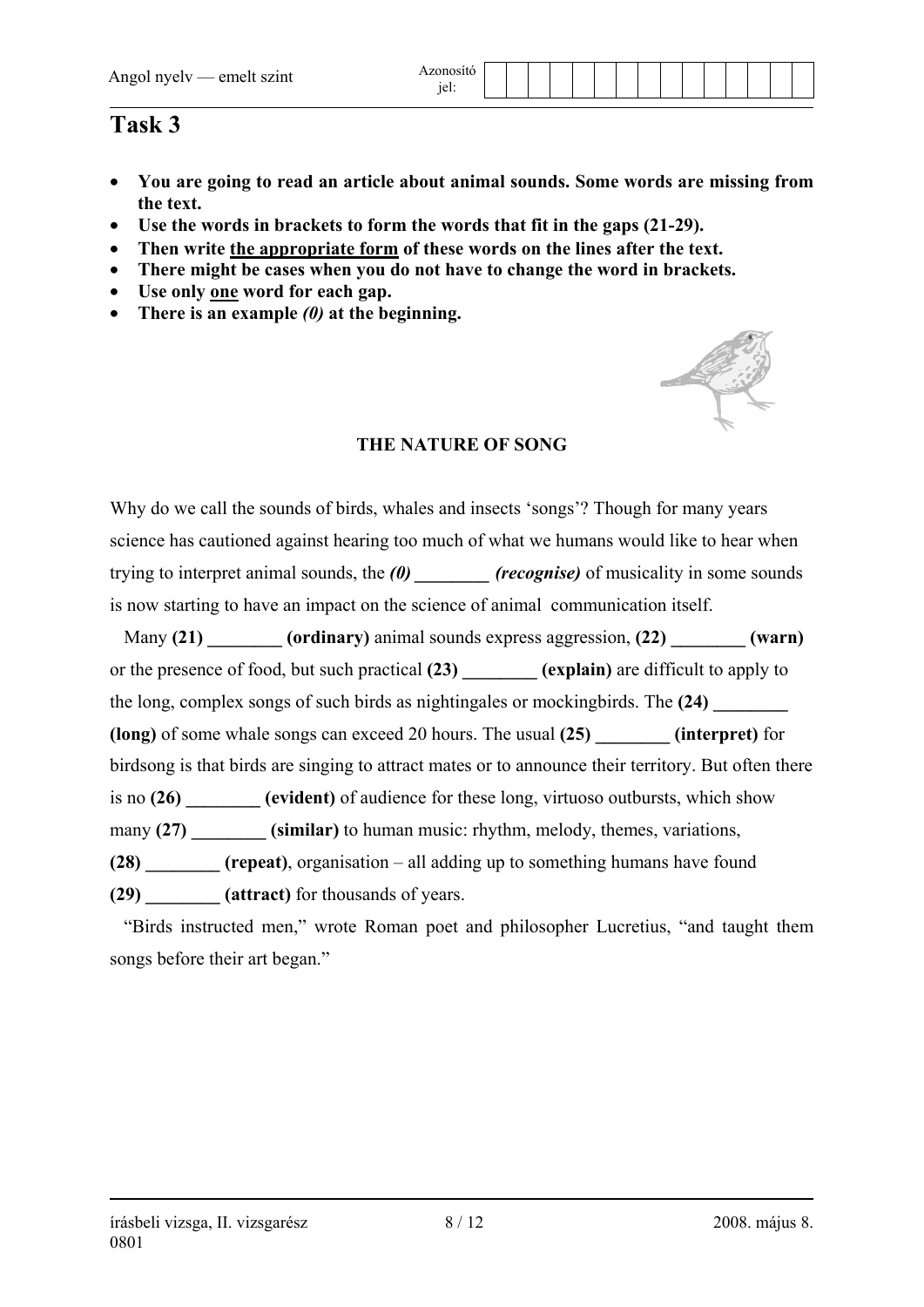| Angol nyelv — emelt szint | vzonositc    |  |  |  |  |  |  |  |
|---------------------------|--------------|--|--|--|--|--|--|--|
|                           | $1\triangle$ |  |  |  |  |  |  |  |

| 21) |  |
|-----|--|
| 22) |  |
| 23) |  |
| 24) |  |
| 25) |  |
| 26) |  |
| 27) |  |
| 28) |  |
| 29) |  |
|     |  |

9 pont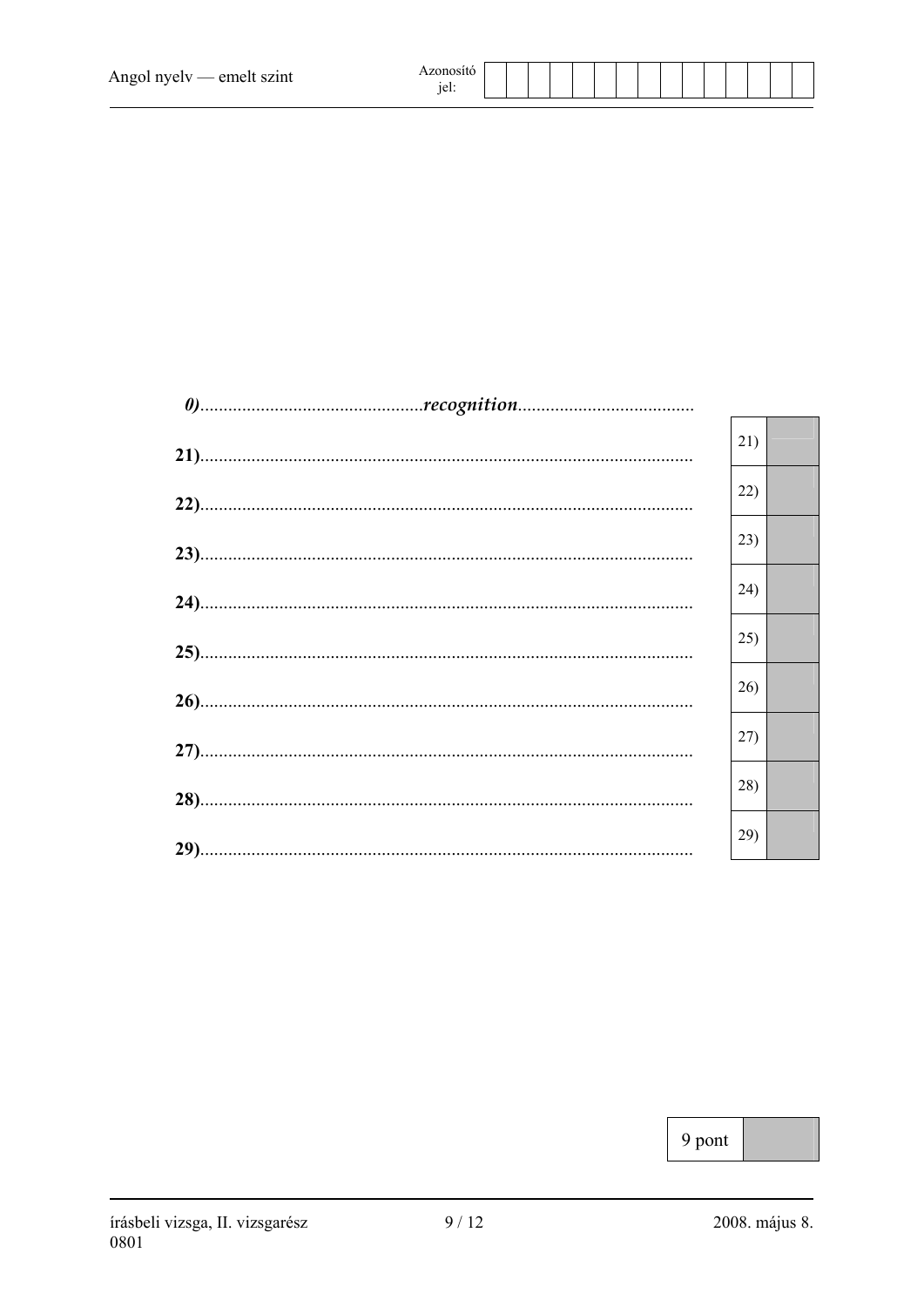| Azonosító                                 |  |  |  |  |  |  |  |  |
|-------------------------------------------|--|--|--|--|--|--|--|--|
| $\cdot$<br>$\mathbf{1} \mathbf{A}$<br>vı. |  |  |  |  |  |  |  |  |
|                                           |  |  |  |  |  |  |  |  |

 $\overline{1}$ 

- **You are going to read an article about living on an island. In most lines there is one word that should not be there. It is either grammatically incorrect or does not fit in with the sense of the text.**
- **Read the text and then copy the extra word in the space provided after each line.**
- Some lines are correct. Indicate these lines with a tick  $(\checkmark)$ .
- **The task begins with two examples** *(0).*



 $\overline{a}$  and  $\overline{a}$ 

### **ESCAPING THE WORLD ON AN ISLAND**

| $\boldsymbol{\theta}$ | No man is an island, John Donne said, and he knew nothing of the                      | $\boldsymbol{\theta}$ |           |
|-----------------------|---------------------------------------------------------------------------------------|-----------------------|-----------|
| $\boldsymbol{\theta}$ | cell phone and the Internet. Even today, as though, you can create a                  | $\boldsymbol{\theta}$ | <b>as</b> |
| 30)                   | convincing illusion that you've escaped the world if you are put                      | 30)                   |           |
| 31)                   | a large body of water between you and it.                                             | 31)                   |           |
| 32)                   | I spent so much of the past two weeks on Martha's Vineyard, a                         | 32)                   |           |
| 33)                   | summer retreat I favor for that many reasons. This year, my                           | 33)                   |           |
| 34)                   | daughters struck up a friendship with a 10-year-old girl who had                      | 34)                   |           |
| 35)                   | spent her all entire life on the island. I had always wondered how                    | 35)                   |           |
| 36)                   | much the world would look to someone who had grown up so apart                        | 36)                   |           |
| 37)                   | from it. One afternoon, the three girls and I were taking a walk                      | 37)                   |           |
| 38)                   | together. I have asked Ashleigh if she'd been to the mainland                         | 38)                   |           |
| 39)                   | much. She said she didn't much like what she'd been seen of it.                       | 39)                   |           |
|                       | 40) $\left  \right $ "It's so crowded," she said. "And noisy." She stirred up some of | 40)                   |           |
|                       | mud with her foot. "And everybody seems angry all the time."                          |                       |           |

| $\boldsymbol{\theta}$ |    |  |
|-----------------------|----|--|
| $\boldsymbol{\theta}$ | as |  |
| 30)                   |    |  |
| 31)                   |    |  |
| 32)                   |    |  |
| 33)                   |    |  |
| 34)                   |    |  |
| 35)                   |    |  |
| 36)                   |    |  |
| 37)                   |    |  |
| 38)                   |    |  |
| 39)                   |    |  |
| 40)                   |    |  |

11 pont

#### **This is the end of this part of the exam.**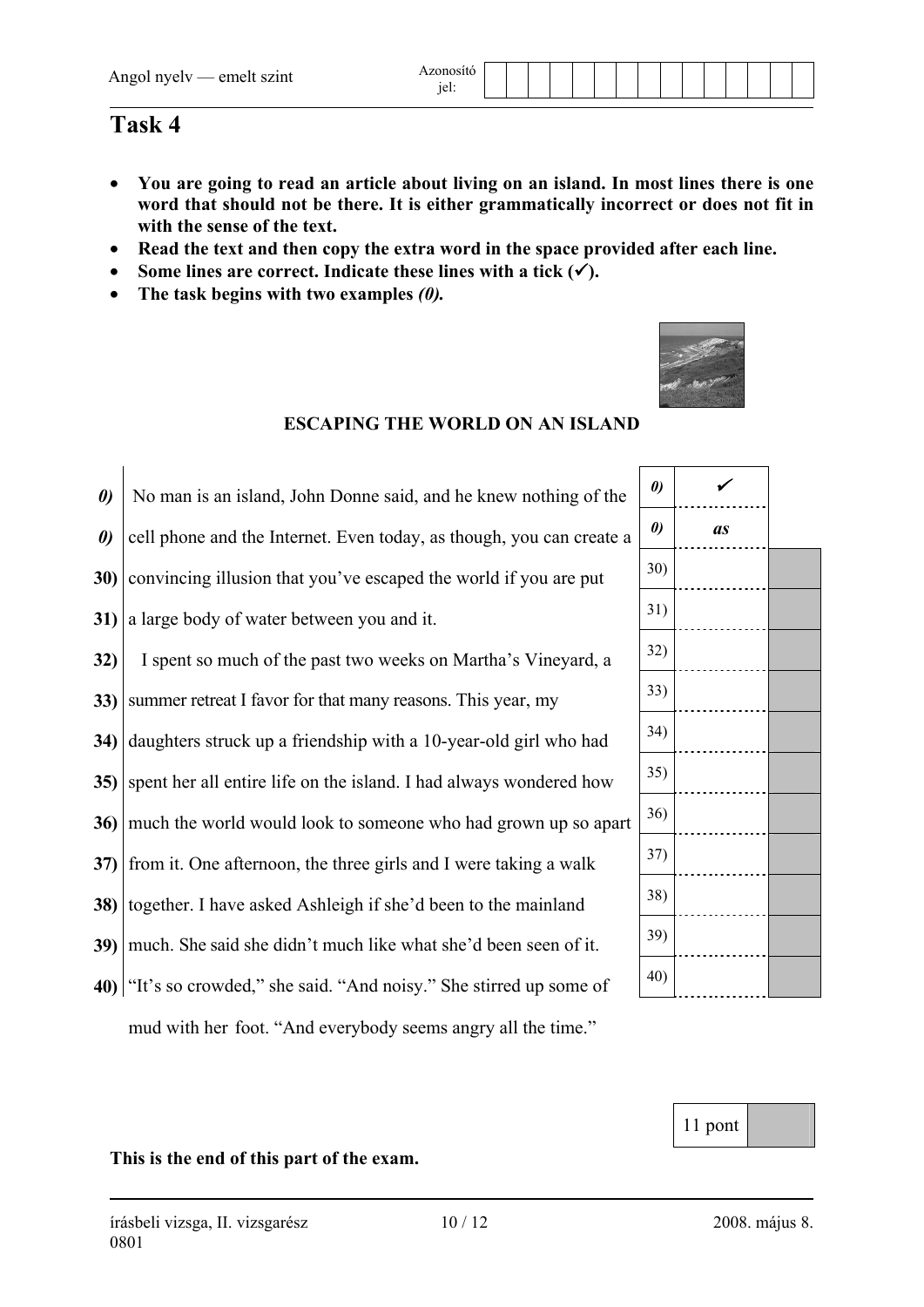| onositc<br>emelt szint<br>Angol nyelv<br><sub>1el</sub> |  |  |  |  |  |  |  |  |  |  |  |  |  |  |  |  |
|---------------------------------------------------------|--|--|--|--|--|--|--|--|--|--|--|--|--|--|--|--|
|---------------------------------------------------------|--|--|--|--|--|--|--|--|--|--|--|--|--|--|--|--|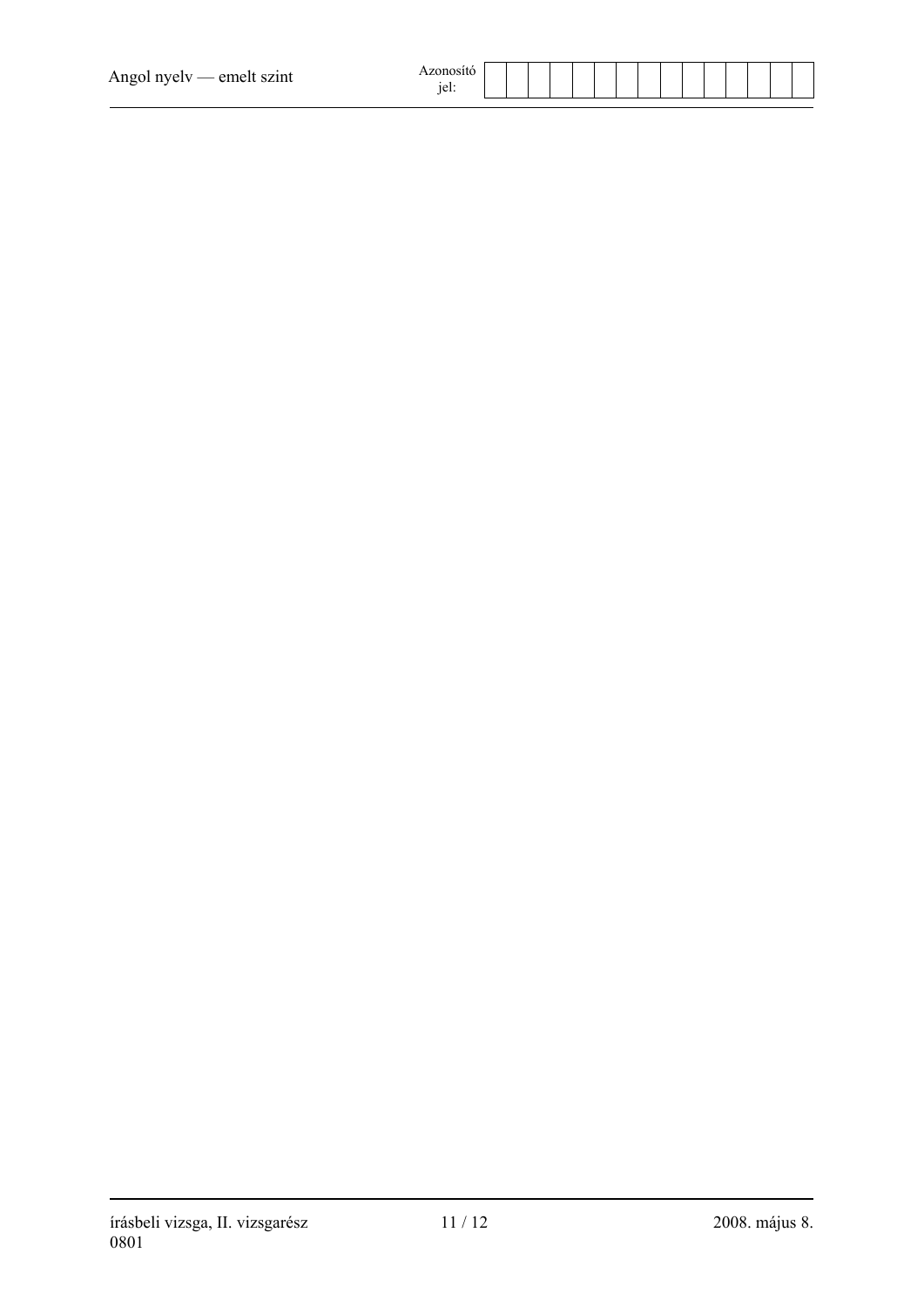| $=$ conceil <sup>1</sup><br><b>TROITOPILO</b> |  |  |  |  |  |  |  |  |
|-----------------------------------------------|--|--|--|--|--|--|--|--|
|                                               |  |  |  |  |  |  |  |  |

|                    |                       | maximális | elért    |
|--------------------|-----------------------|-----------|----------|
|                    |                       | pontszám  | pontszám |
|                    | Task 1                | 10        |          |
|                    | Task 2                | 10        |          |
| II. Nyelvhelyesség | Task 3                |           |          |
|                    | Task 4                |           |          |
|                    | Dolgozatpont összesen | 40        |          |
|                    | VIZSGAPONT ÖSSZESEN   | 30        |          |

javító tanár

Dátum: .................................................

|                           | pontszáma | programba<br>beirt<br>pontszám |
|---------------------------|-----------|--------------------------------|
| I. Olvasott szöveg értése |           |                                |
| II. Nyelvhelyesség        |           |                                |

 $\mathcal{L}_\text{max} = \frac{1}{2} \sum_{i=1}^n \mathcal{L}_\text{max}(\mathbf{z}_i - \mathbf{z}_i)$ 

javító tanár jegyző

Dátum: ................................................. Dátum: .................................................

Megjegyzések:

1. Ha a vizsgázó a III. írásbeli vizsgarész megoldását elkezdte, akkor ez a táblázat és az aláírási rész üresen marad!

2. Ha a vizsga a II. vizsgarész teljesítése közben megszakad, illetve nem folytatódik a III. vizsgarésszel, akkor ez a táblázat és az aláírási rész kitöltendő!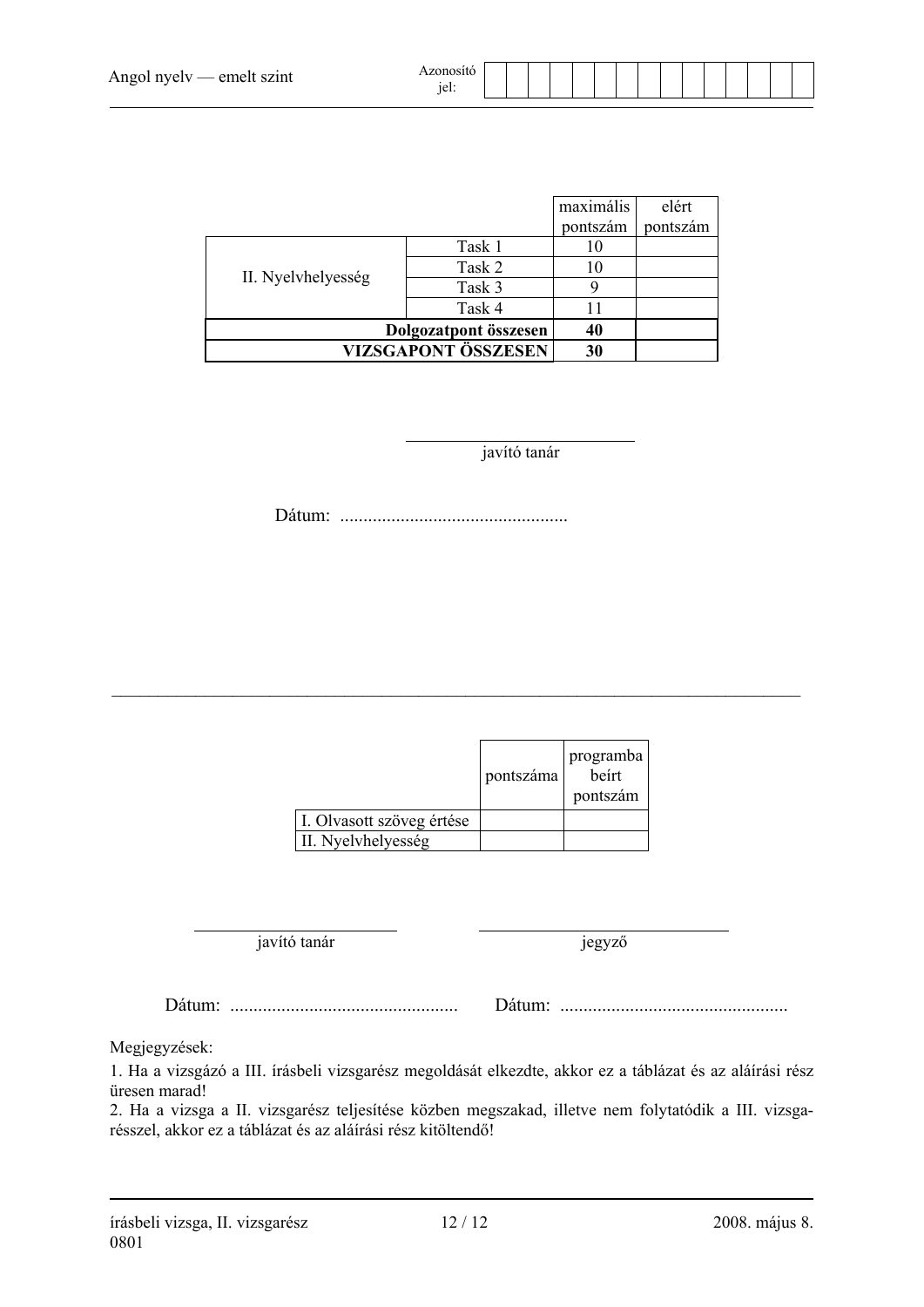| vı. |
|-----|
|-----|

# **ANGOL NYELV**

# **EMELT SZINTŰ ÍRÁSBELI VIZSGA**

## **2008. május 8. 8:00**

# **III. Hallott szöveg értése**

Időtartam: 30 perc

| Pótlapok száma |  |
|----------------|--|
| Tisztázati     |  |
| Piszkozati     |  |

## **OKTATÁSI ÉS KULTURÁLIS MINISZTÉRIUM**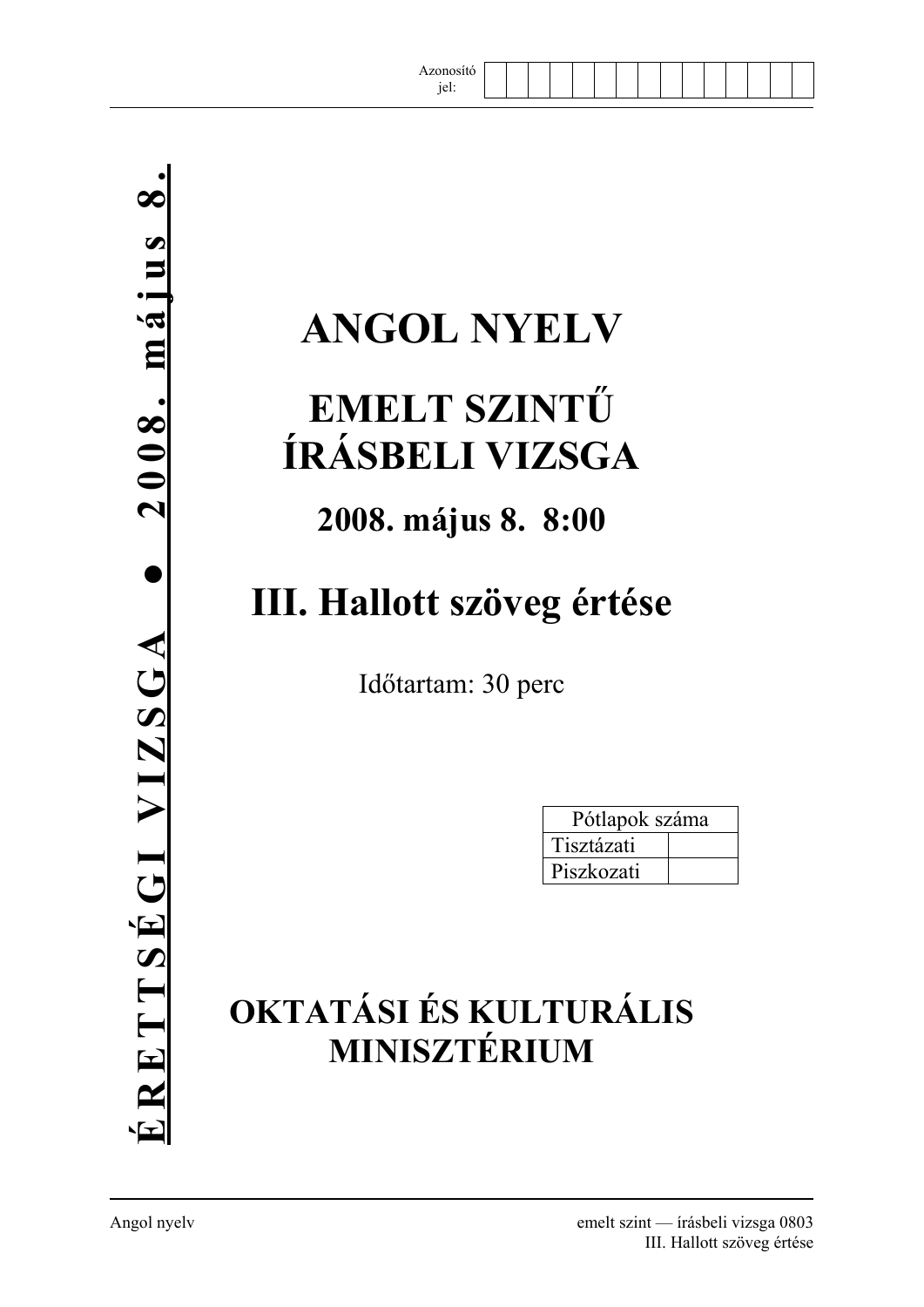

## **Fontos tudnivalók**

- Csak az *olvasható* írás értékelhető.
- Ha csak betűt kell beírni, érdemes *nyomtatott nagybetűt* használni.
- Csak *egy megoldást* érdemes beírni, mert ha valamelyik nem helyes, a jó sem fogadható el.
- Javítani lehet, de csak *egyértelmű megoldások* fogadhatók el.
- A feladatlapok nyomtatott szövege *nem módosítható* a célból, hogy a megoldás értelmes legyen.

Welcome to the Listening component of the Matura Examination.

The listening material and the instructions are recorded on this CD, and the tasks and instructions are printed in this test booklet.

- There will be three tasks, and every recording will be played twice.
- The tasks will begin with some music, and then you will hear (and you can also read) the instructions to the task.
- This will be followed by a silent period on the CD in order to give you some time to study the task in your test booklet before hearing the text.
- Then we will play the recording in one piece.
- After another short silent period we will play the recording for the second time, but now in shorter sections and with breaks between the sections in order to give you enough time to write down your answers.
- You will also have some time to check your work at the end of each task.

Please note that the first item in each task (marked with a tick  $\lceil \checkmark \rceil$ ) is always an example. The whole test is about 30 minutes long.

Good luck!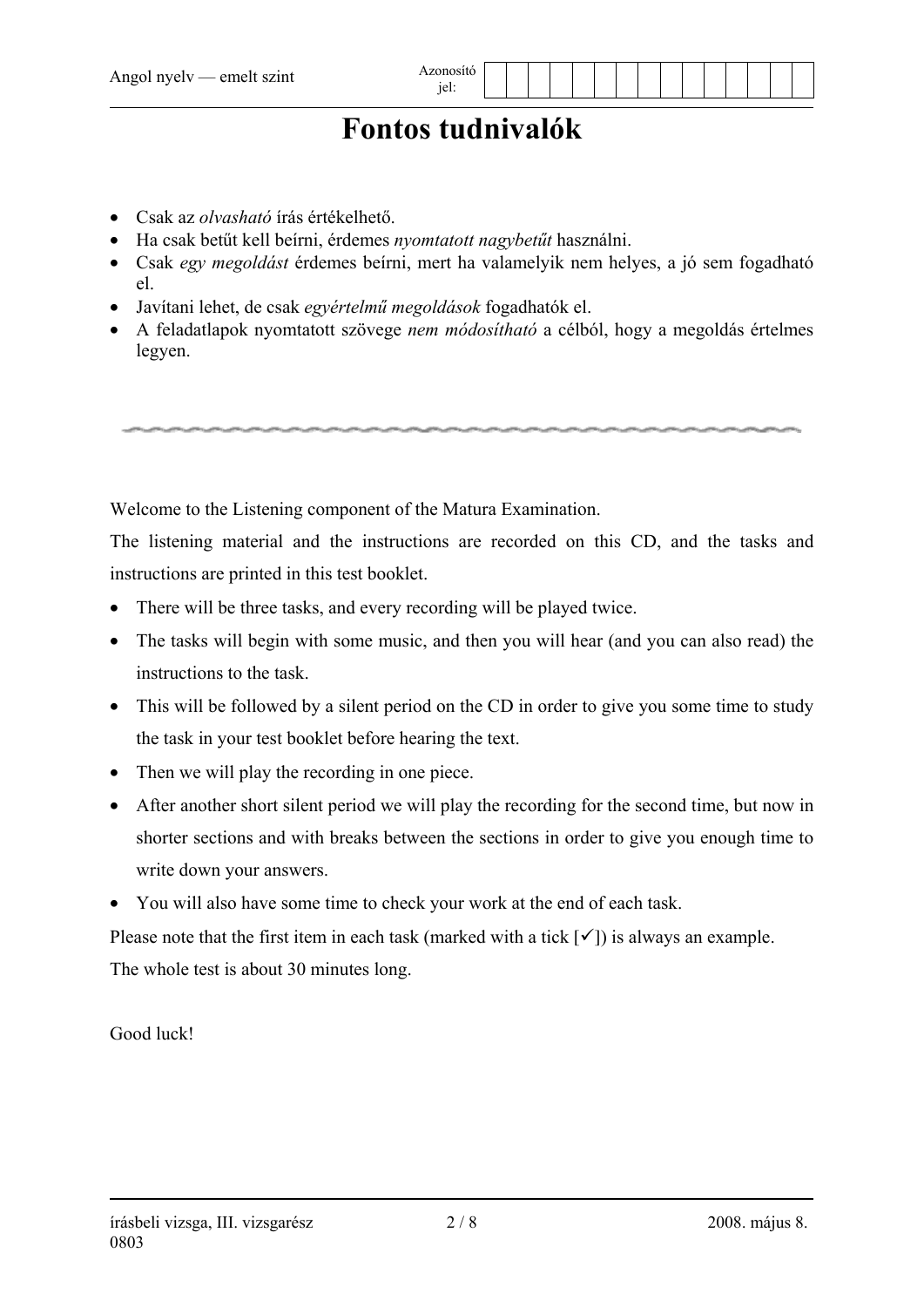

#### **TASK 1**

- **In this section you are going to hear about Raoul Derosiers, a man with X-ray vision.**
- **Your task will be to decide whether the following statements are true, false or we do not know because the text does not say, and write the appropriate letter into the boxes on the right. Write A if the statement is true, write B if the statement is false, and write C if the text does not say.**
- **First, you will have some time to study the task, and then we will play the whole recording in one piece.**
- **Then, after a short pause, you will hear the recording again, but this time we will play the text in shorter sections to give you enough time to write down your answers.**
- **At the end, you will have some more time to check your work.**



#### **That is the end of TASK 1.**

11 pont

írásbeli vizsga, III. vizsgarész 3 / 8 2008. május 8. 0803

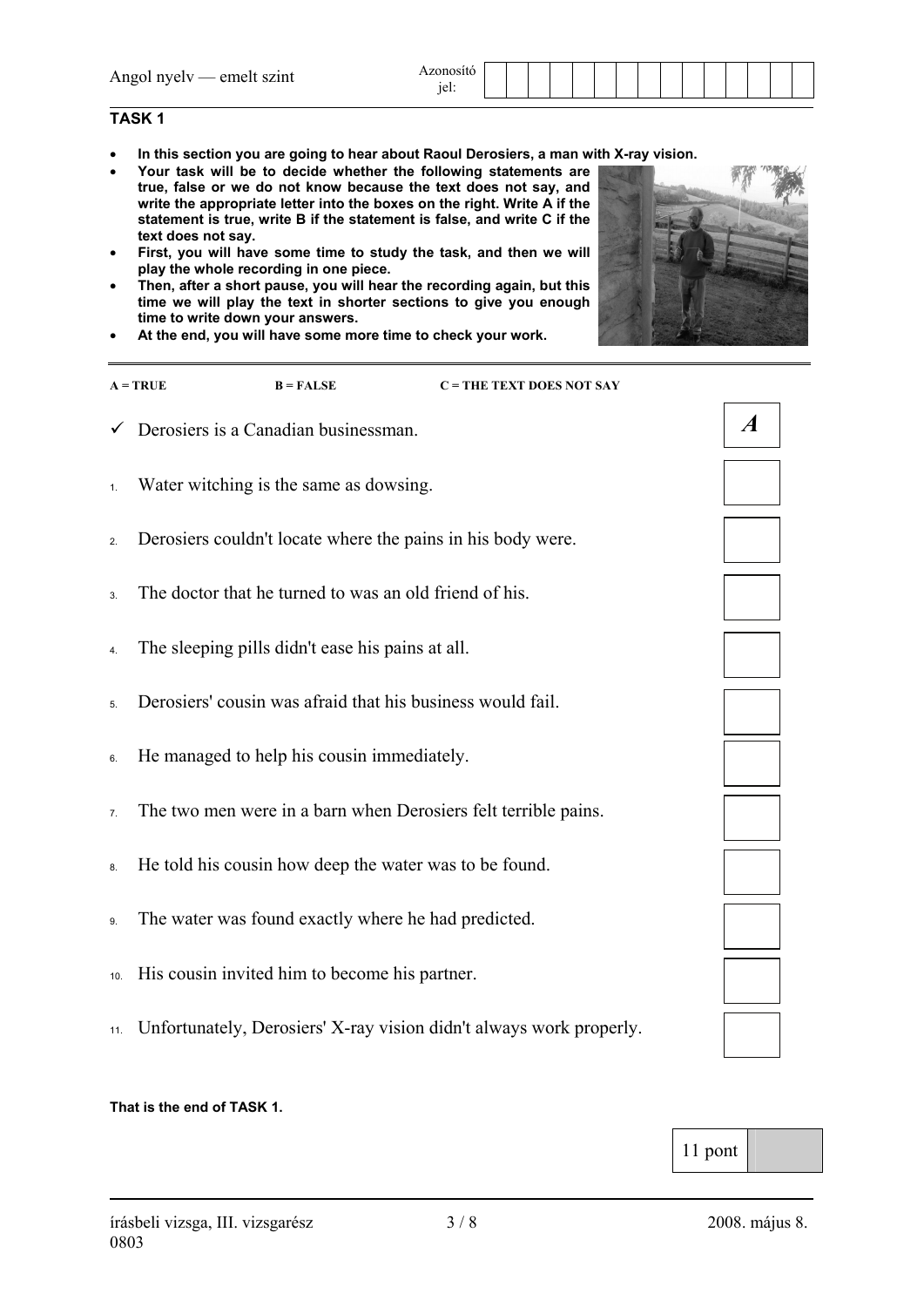

#### **TASK 2**

- **In this section you are going to hear a lecture about language and communication.**
- **Your task will be to write the letter of the correct answer into the boxes on the right.**
- **First, you will have some time to study the task, and then we will play the whole recording in one piece.**
- **Then, after a short pause, you will hear the recording again, but this time we will play the text in shorter sections to give you enough time to write down your answers.**
- **At the end, you will have some more time to check your work.**



#### **That is the end of TASK 2.**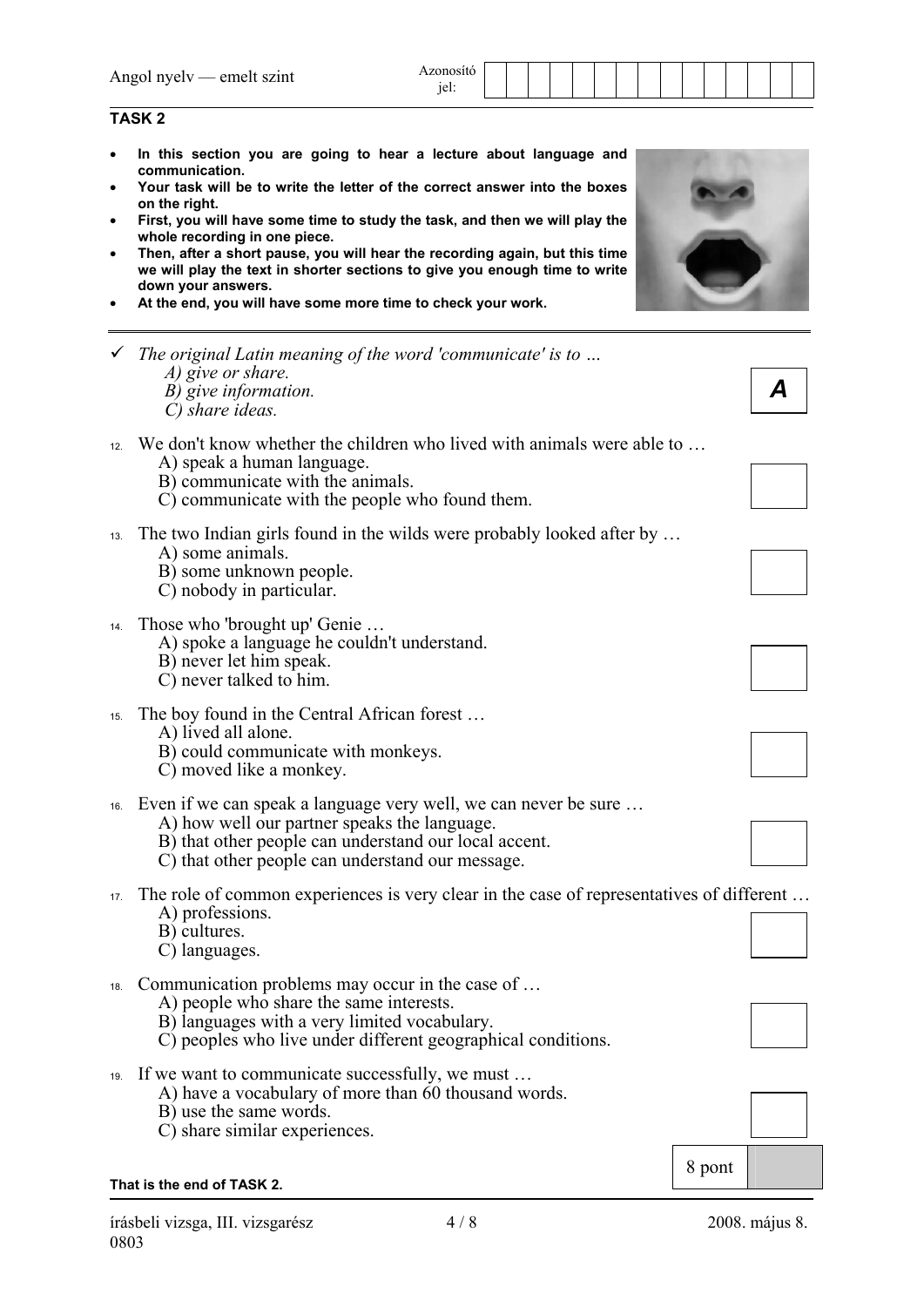#### **TASK 3**

- **In this section you are going to hear a news report.**
- **Your task will be to circle the letter(s) of the correct answer(s) in the boxes on the right. Please note that in this task** *both answers may be correct***. However, there is always at least one correct answer. This means you might have to circle** *one* **or** *two* **letters.**
- **First, you will have some time to study the task, and then we will play the whole recording in one piece.**
- **Then, after a short pause, you will hear the recording again, but this time we will play the text in shorter sections to give you enough time to write down your answers.**
- **At the end, you will have some more time to check your work.**
- $\checkmark$  *This* …
	- *A) is a review of the newspapers.*
	- *B) morning's stories are from Britain.*
- 20. The Fun Agency wants to get rid of …
	- A) unsuitable Santas.
	- B) the traditional red suit.
- 21. The Agency's guidelines prescribe …
	- A) what Santas should wear.
	- B) how Santas should behave.
- 22. The Agency ...
	- A) employs hundreds of Santas.
	- B) wants their Santas to wear red trainers.
- 23. Santas' beards should be ...
	- A) bushy.
		- B) longer than six inches.
- 24. The Agency wants its Santas to ...
	- A) refrain from drinking on the job.
	- B) take good care of personal hygiene.
- 25. The announcer ...
	- A) disagrees with the guidelines of the Agency.
	- B) is surprised at the number of 'Santas'.



- **A B**
- **A B**
- **A B**
- **A B**
- **A B**
- **A B**
- **A B**
- 6 pont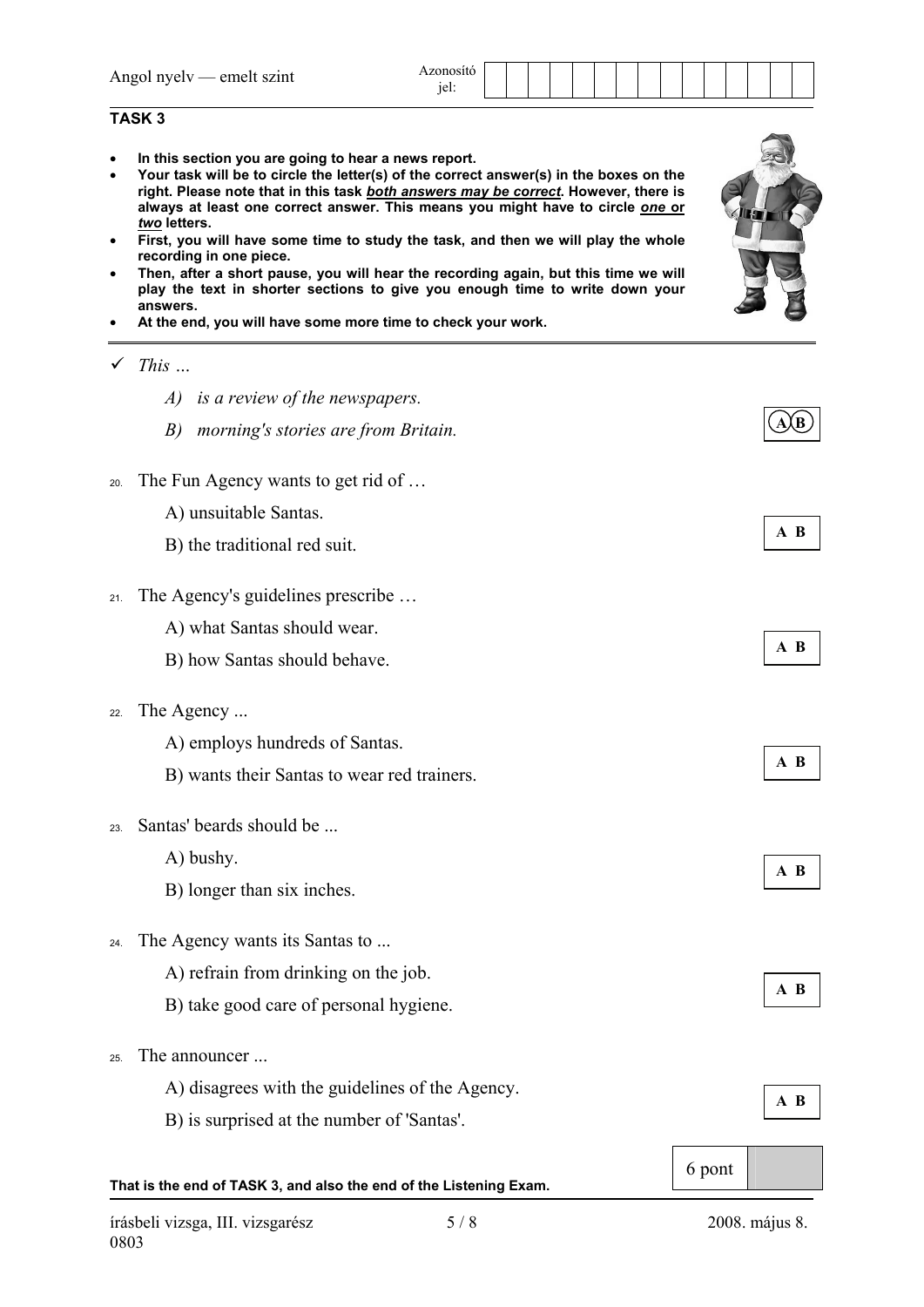| emelt szint<br>Angol nyelv — | zonosito<br>ا د ۱<br>IVI. |  |  |  |  |  |  |  |  |  |  |  |  |  |  |  |
|------------------------------|---------------------------|--|--|--|--|--|--|--|--|--|--|--|--|--|--|--|
|------------------------------|---------------------------|--|--|--|--|--|--|--|--|--|--|--|--|--|--|--|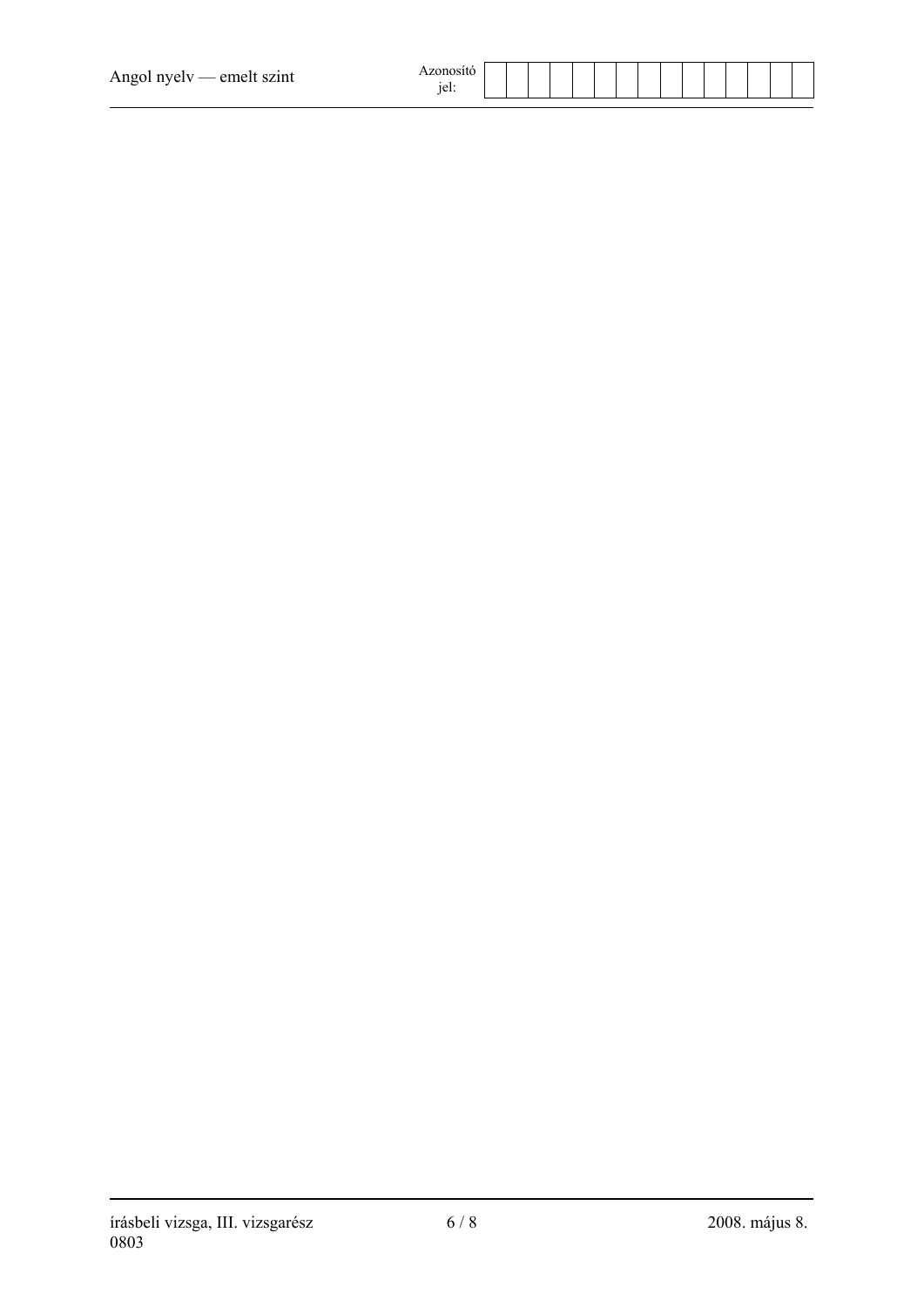| emelt szint<br>Angol nyelv — | zonosito<br>ا د ۱<br>IVI. |  |  |  |  |  |  |  |  |  |  |  |  |  |  |  |
|------------------------------|---------------------------|--|--|--|--|--|--|--|--|--|--|--|--|--|--|--|
|------------------------------|---------------------------|--|--|--|--|--|--|--|--|--|--|--|--|--|--|--|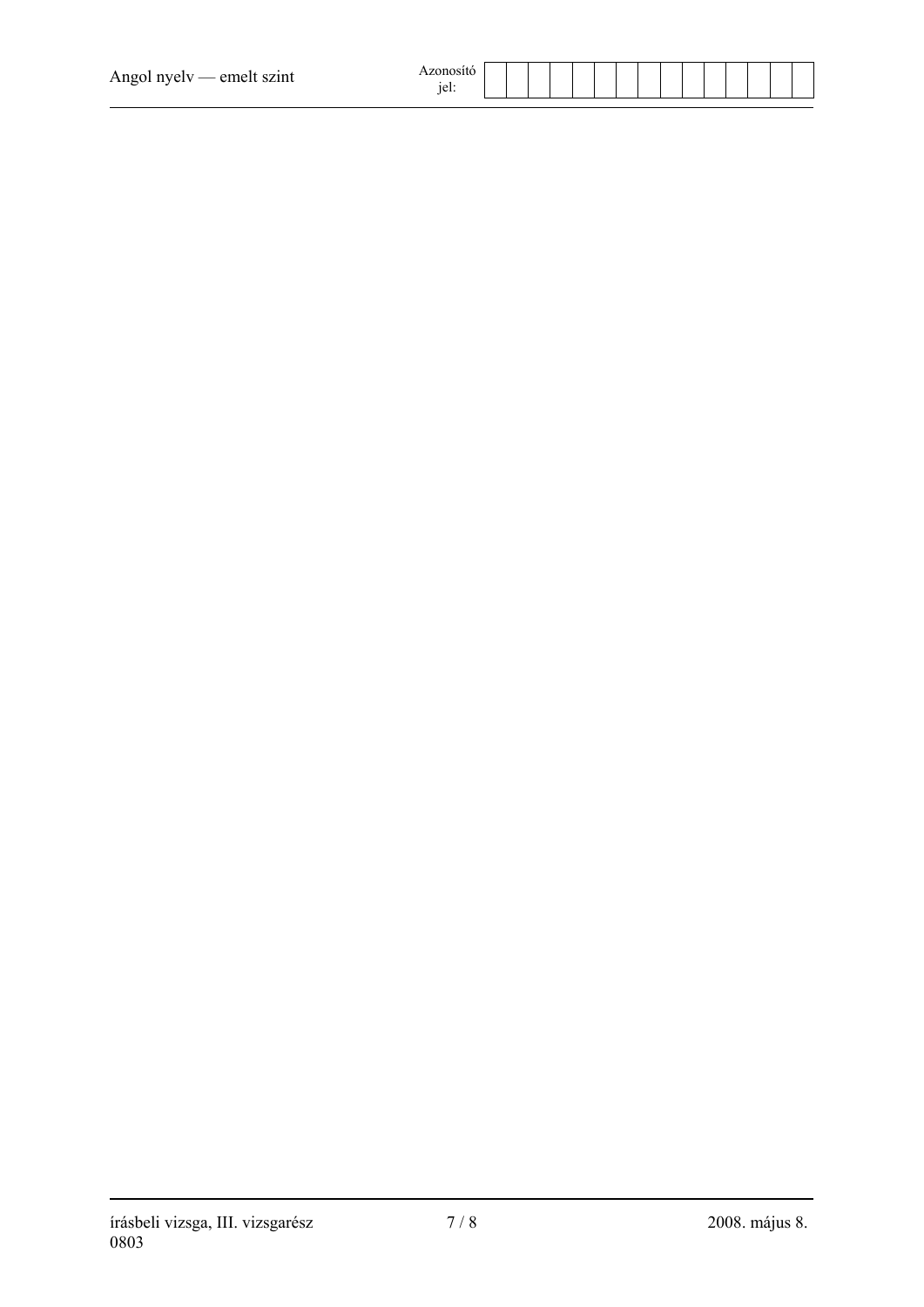

|                            |                            | maximális | elért    |
|----------------------------|----------------------------|-----------|----------|
|                            |                            | pontszám  | pontszám |
|                            | Task 1                     |           |          |
| III. Hallott szöveg értése | Task 2                     |           |          |
|                            | Task 3                     |           |          |
|                            | Dolgozatpont összesen      | 25        |          |
|                            | <b>VIZSGAPONT ÖSSZESEN</b> | 30        |          |

javító tanár

Dátum: ......................................

|                            | pontszáma | programba<br>beirt<br>pontszám |
|----------------------------|-----------|--------------------------------|
| I. Olvasott szöveg értése  |           |                                |
| II. Nyelvhelyesség         |           |                                |
| III. Hallott szöveg értése |           |                                |

 $\mathcal{L}_\text{max} = \frac{1}{2} \sum_{i=1}^n \mathcal{L}_\text{max}(\mathbf{z}_i - \mathbf{z}_i)$ 

javító tanár jegyző

Dátum: ...................................... Dátum: .................................

Megjegyzések:

1. Ha a vizsgázó a IV. írásbeli vizsgarész megoldását elkezdte, akkor ez a táblázat és az aláírási rész üresen marad!

2. Ha a vizsga a III. vizsgarész teljesítése közben megszakad, illetve nem folytatódik a IV. vizsgarésszel, akkor ez a táblázat és az aláírási rész kitöltendő!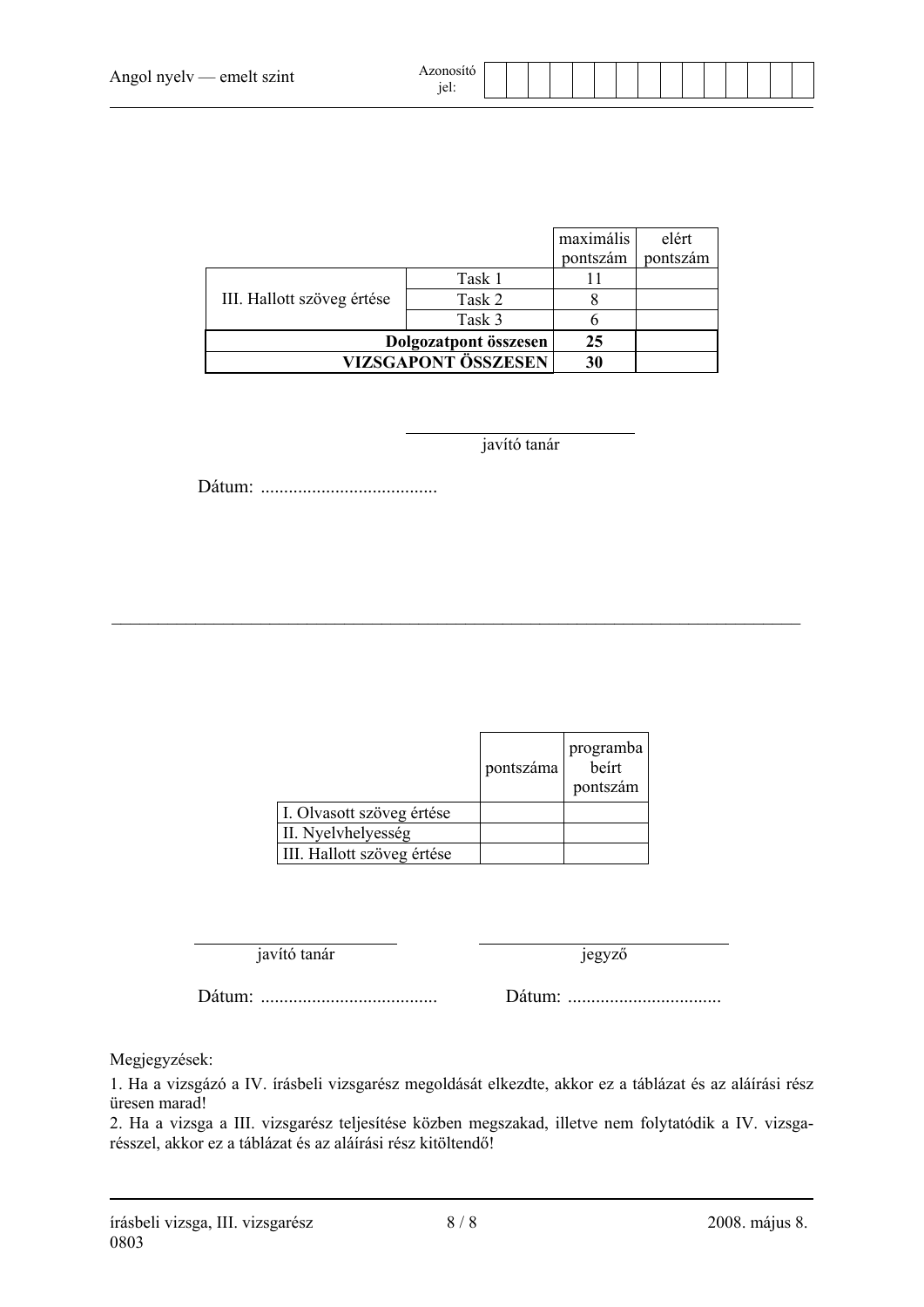| Azonosító<br>$\mathbf{v}$ |
|---------------------------|
|---------------------------|

# **ANGOL NYELV**

# **EMELT SZINTŰ ÍRÁSBELI VIZSGA**

## **2008. május 8. 8:00**

# **IV. Íráskészség**

Időtartam: 90 perc

| Pótlapok száma |  |  |  |  |  |  |  |
|----------------|--|--|--|--|--|--|--|
| Tisztázati     |  |  |  |  |  |  |  |
| Piszkozati     |  |  |  |  |  |  |  |

## **OKTATÁSI ÉS KULTURÁLIS MINISZTÉRIUM**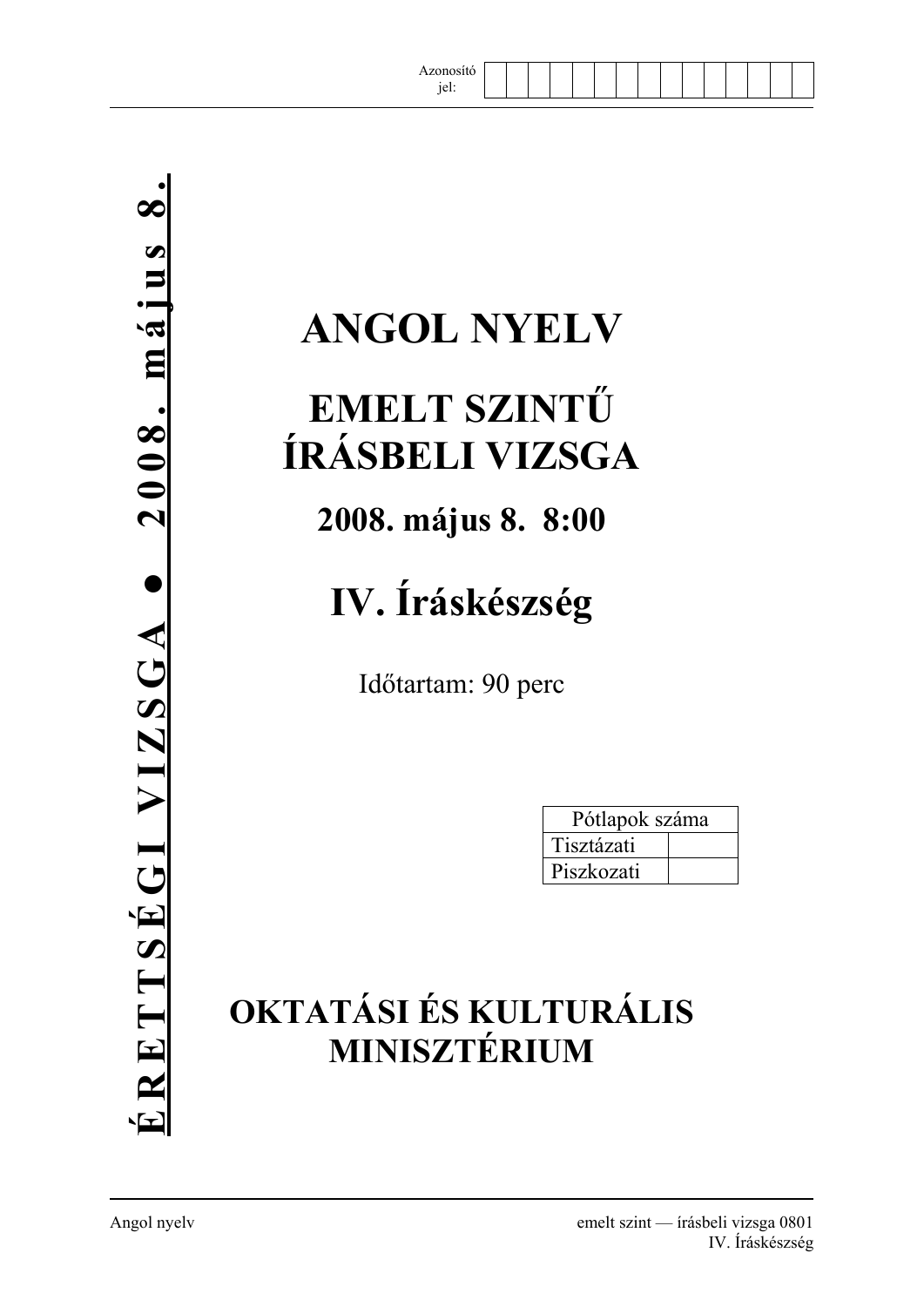

### **Figyelem! Mindkét feladatot meg kell írni! A pontozott sorokra kell írni!**

## **Task A**

After you leave school you would like to spend a year in England taking a job to improve your English. You have found the following advertisement on the Internet and decide to apply.

| <b>BE PART OF SOMETHING GOOD,</b><br>Wood Green Animal Shelters                                                                                                                                                                                                                                                                                                                                                                                                                                                                                        |
|--------------------------------------------------------------------------------------------------------------------------------------------------------------------------------------------------------------------------------------------------------------------------------------------------------------------------------------------------------------------------------------------------------------------------------------------------------------------------------------------------------------------------------------------------------|
| We are currently seeking a FULL-TIME ANIMAL CARER to join the dog section at the<br>Godmanchester shelter.                                                                                                                                                                                                                                                                                                                                                                                                                                             |
| It is essential that the applicant is able to work in a physically demanding environment and is a good<br>team player. An interest in animal welfare and dog training is essential, however it is not necessary for<br>the candidate to have worked with animals previously as training will be given.<br>This position involves working directly with the dogs in our care, however there will be some crossover to<br>dog reception to assist in the rehoming procedure, therefore good administration and customer service<br>skills are essential. |
| To apply and for further details contact Diana Holmes (holmes woodgreen@shelter.com)                                                                                                                                                                                                                                                                                                                                                                                                                                                                   |

Write a letter of application of 120-150 words in which you

- introduce yourself;
- write about your experience with animals;
- enquire about:
	- working hours;
	- **payment**;
	- length of training.

Begin your letter like this:

*Dear Ms Holmes,*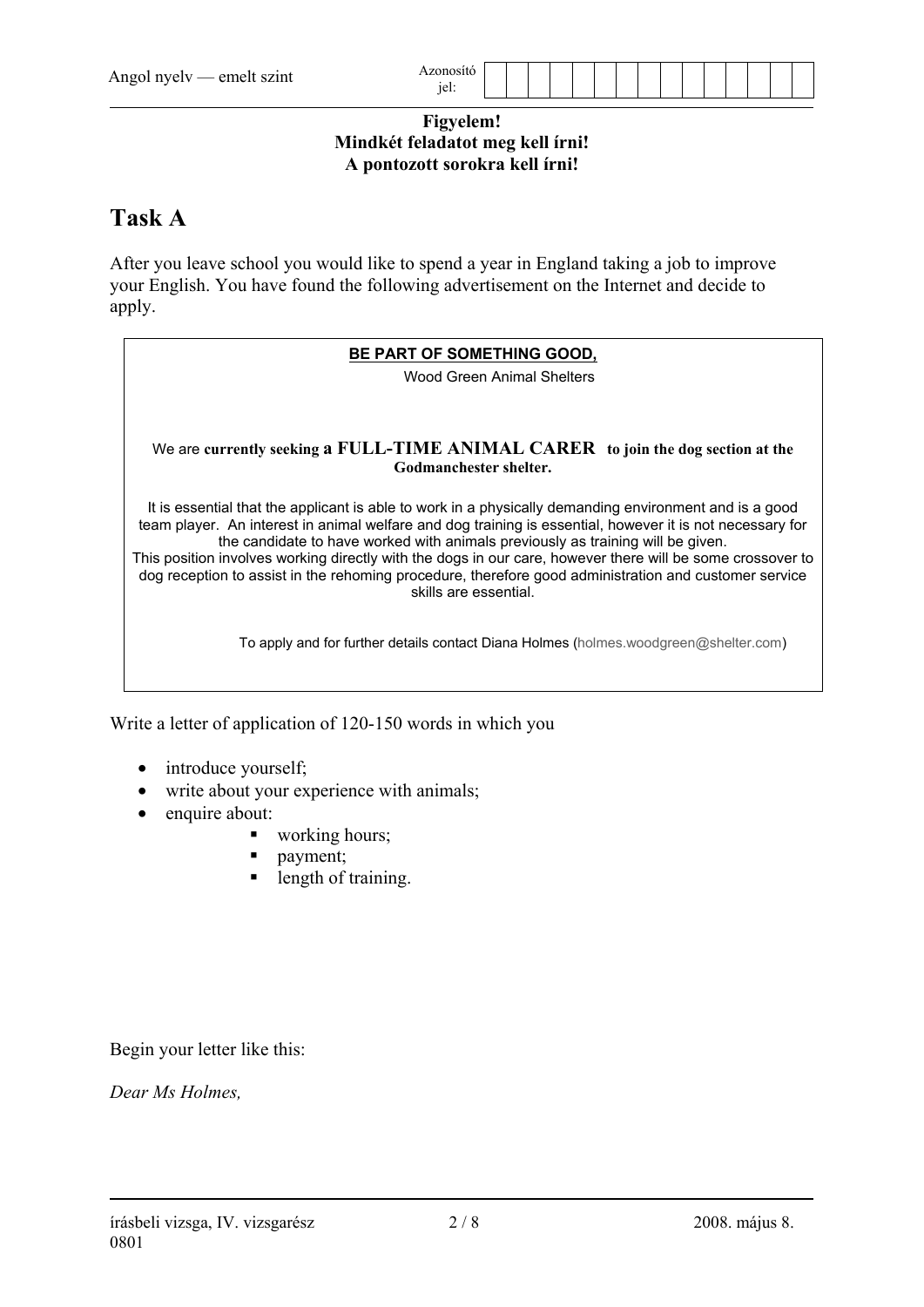| Angol nyelv — emelt szint | Azonosító<br>jel: |  |  |  |  |        |  |  |
|---------------------------|-------------------|--|--|--|--|--------|--|--|
| Task A                    |                   |  |  |  |  |        |  |  |
|                           |                   |  |  |  |  | .      |  |  |
|                           |                   |  |  |  |  | .      |  |  |
|                           |                   |  |  |  |  | .      |  |  |
|                           |                   |  |  |  |  | .      |  |  |
|                           |                   |  |  |  |  | .      |  |  |
|                           |                   |  |  |  |  | .      |  |  |
|                           |                   |  |  |  |  | .      |  |  |
|                           |                   |  |  |  |  | .      |  |  |
|                           |                   |  |  |  |  | .      |  |  |
|                           |                   |  |  |  |  | .      |  |  |
|                           |                   |  |  |  |  | .      |  |  |
|                           |                   |  |  |  |  | .      |  |  |
|                           |                   |  |  |  |  | .<br>. |  |  |
|                           |                   |  |  |  |  | .      |  |  |
|                           |                   |  |  |  |  | .      |  |  |
|                           |                   |  |  |  |  |        |  |  |
|                           |                   |  |  |  |  |        |  |  |
|                           |                   |  |  |  |  |        |  |  |
|                           |                   |  |  |  |  |        |  |  |
|                           |                   |  |  |  |  |        |  |  |
|                           |                   |  |  |  |  |        |  |  |
|                           |                   |  |  |  |  |        |  |  |
|                           |                   |  |  |  |  |        |  |  |
|                           |                   |  |  |  |  |        |  |  |
|                           |                   |  |  |  |  |        |  |  |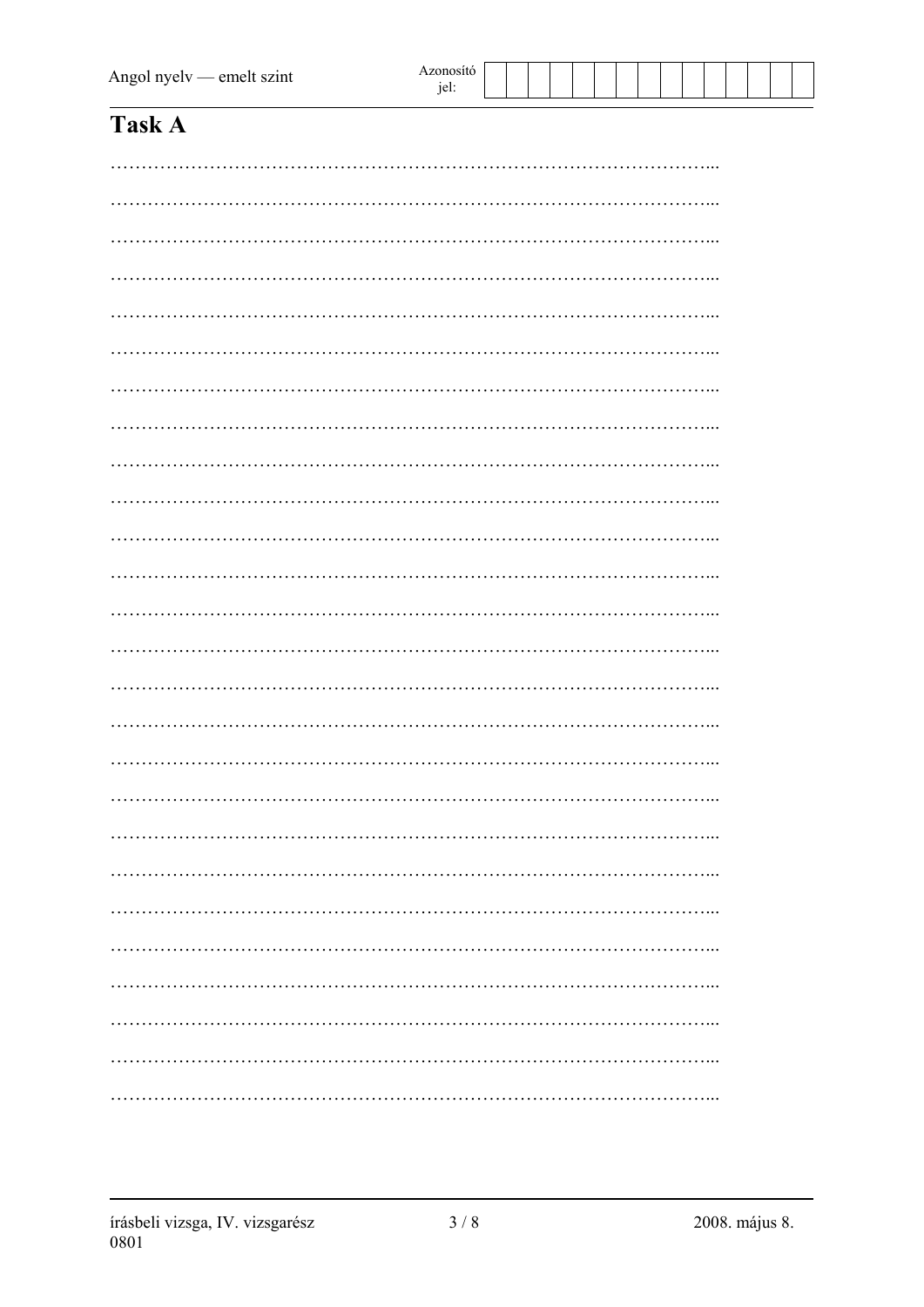| emelt szint<br>Angol<br>nyelv<br>$\overline{\phantom{a}}$ | <b>Prosito</b><br><sub>1el</sub> |  |  |  |  |  |  |  |  |  |  |  |  |  |  |  |
|-----------------------------------------------------------|----------------------------------|--|--|--|--|--|--|--|--|--|--|--|--|--|--|--|
|-----------------------------------------------------------|----------------------------------|--|--|--|--|--|--|--|--|--|--|--|--|--|--|--|

#### **Az A feladat értékelése:**

| A feladat teljesítése, a megadott szempontok követése |  |
|-------------------------------------------------------|--|
| Hangnem, az olvasóban keltett benyomás                |  |
| Szövegalkotás                                         |  |
| Szókincs, kifejezésmód                                |  |
| Nyelvhelyesség, helyesírás                            |  |
| Íráskép                                               |  |
| sszesen                                               |  |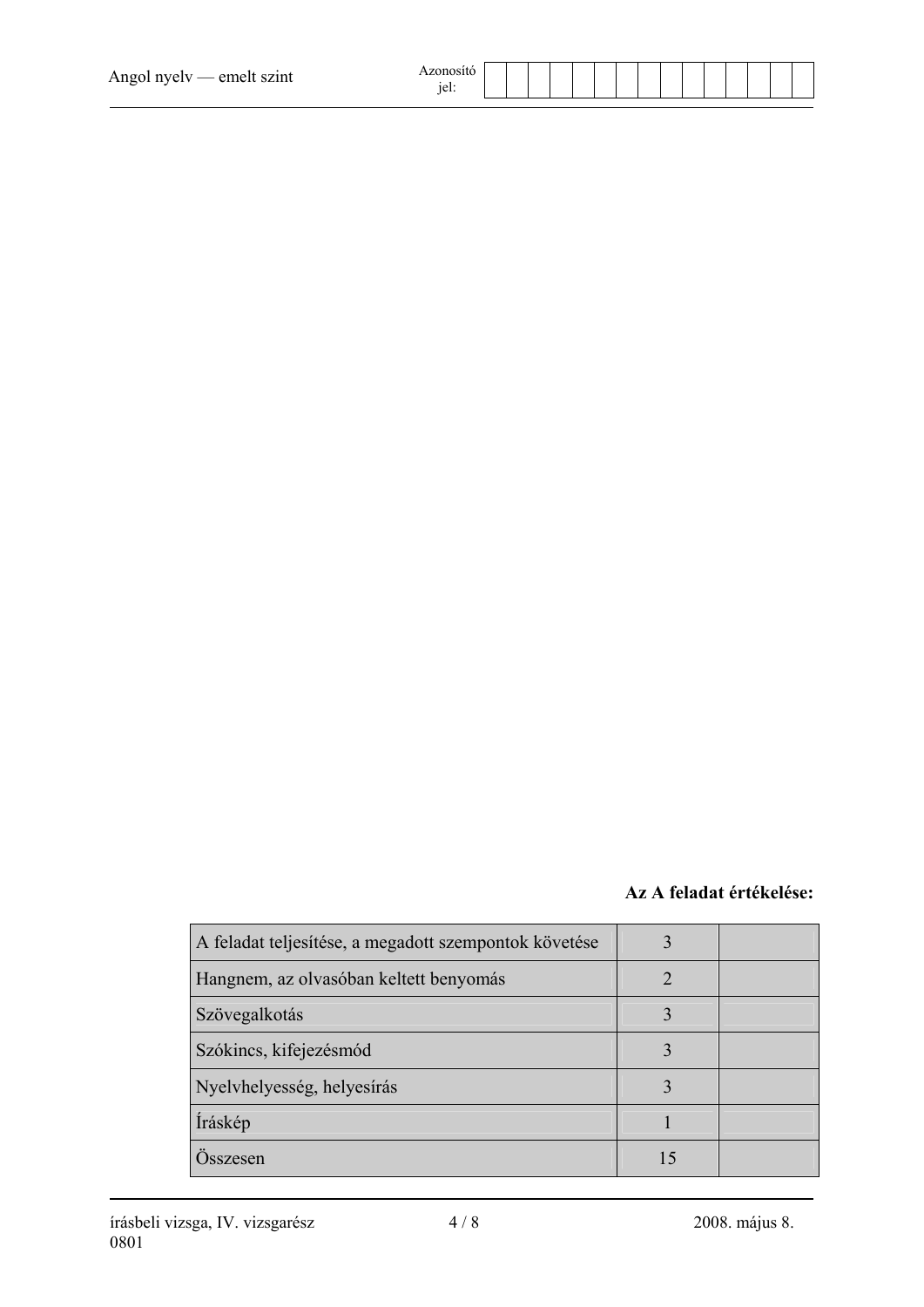| emelt szint<br>Ango<br>nvely<br>$\overline{\phantom{a}}$<br>--<br>the contract of the contract of the | $\triangle$ 70008110<br><sub>1el</sub><br>. . |  |  |  |  |  |  |  |  |  |  |  |  |  |  |  |
|-------------------------------------------------------------------------------------------------------|-----------------------------------------------|--|--|--|--|--|--|--|--|--|--|--|--|--|--|--|
|-------------------------------------------------------------------------------------------------------|-----------------------------------------------|--|--|--|--|--|--|--|--|--|--|--|--|--|--|--|

## **Task B**

You have been asked by the editor of an English language online magazine to write an article reacting to the following story:

> I had a dinner party recently and invited a couple of people. I worked hard because I wanted everything to be just right. Two of my guests brought their own food in a jar. It was some kind of diet concoction. I was angry and thought they had a lot of nerve to accept my dinner invitation when they knew they weren't going to eat anything. I decided to be a good sport, but deep down I was hurt. What do you think of such quests?

Write an article of 200-250 words including answers to the following questions:

- How can you avoid such situations?
- What do you consider reasonable and unreasonable about healthy eating?
- Do you live a healthy life? Give your reasons.

This is the title of your article:

*Lose weight – lose friends?*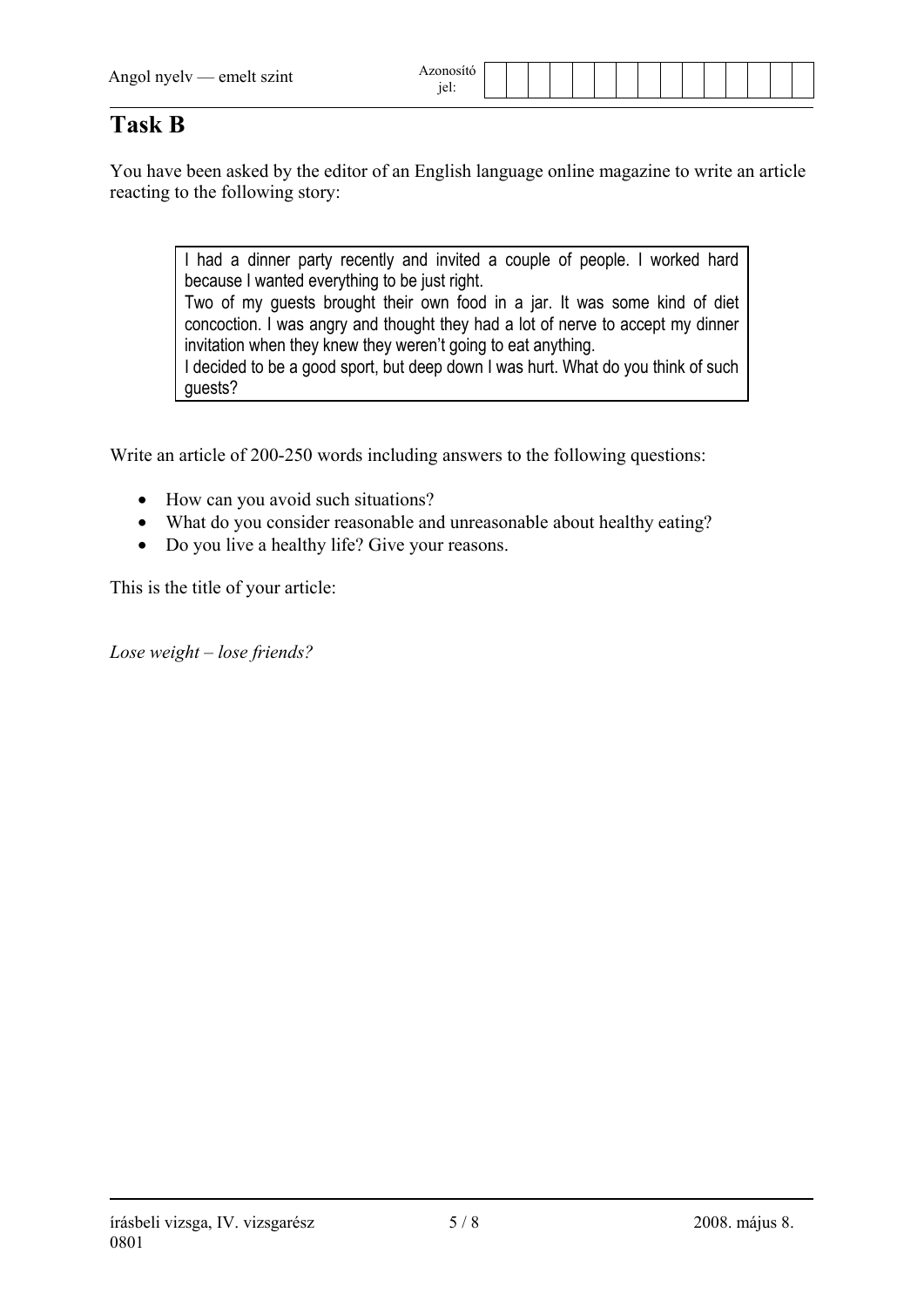| Azonosító |  |  |  |  |  |  |  |  |
|-----------|--|--|--|--|--|--|--|--|
|           |  |  |  |  |  |  |  |  |

## Task B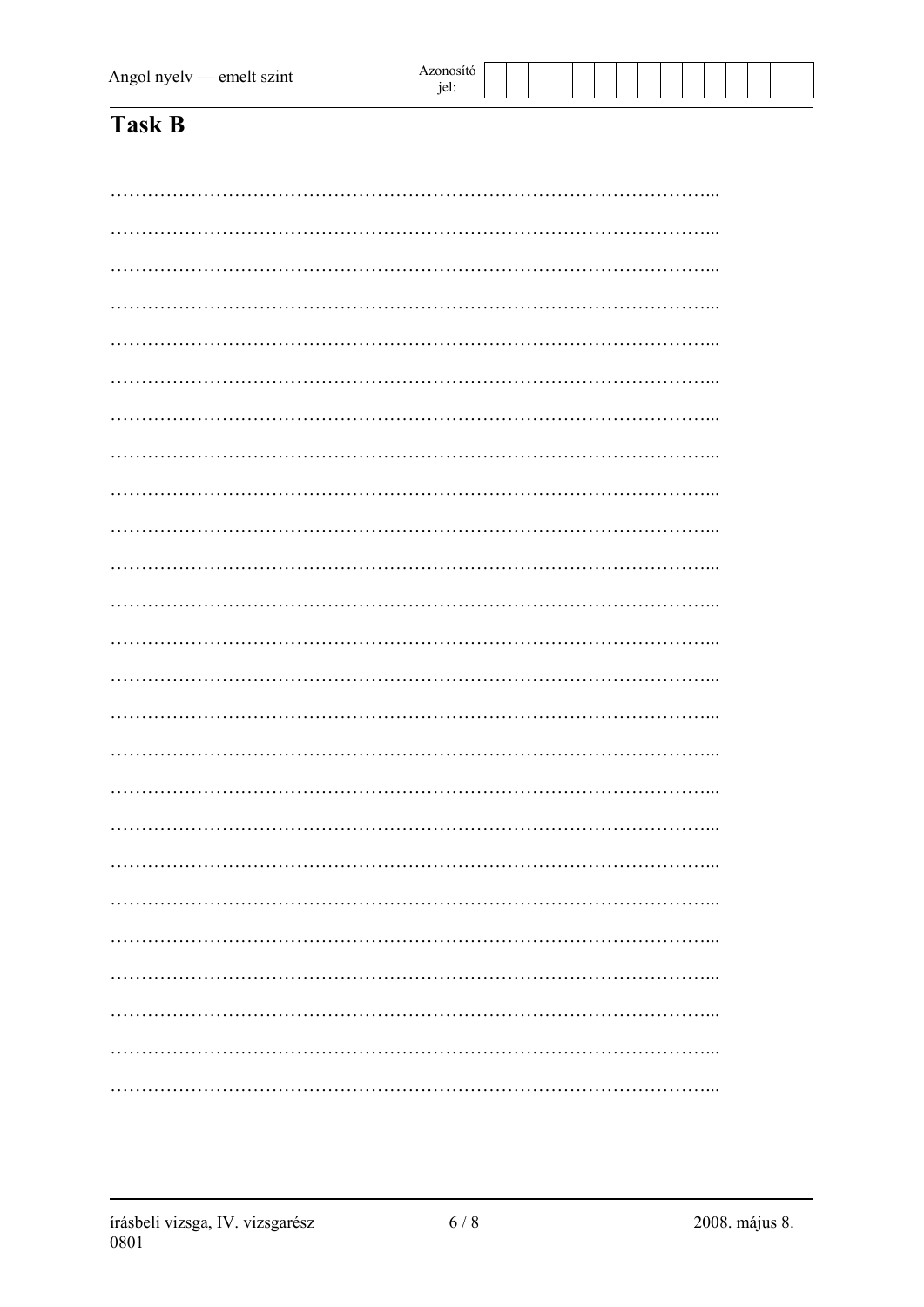| Angol nyelv — emelt szint | Azonosító<br>jel: |  |  |  |  |  |  |
|---------------------------|-------------------|--|--|--|--|--|--|
|                           |                   |  |  |  |  |  |  |
|                           |                   |  |  |  |  |  |  |
|                           |                   |  |  |  |  |  |  |
|                           |                   |  |  |  |  |  |  |
|                           |                   |  |  |  |  |  |  |
|                           |                   |  |  |  |  |  |  |
|                           |                   |  |  |  |  |  |  |
|                           |                   |  |  |  |  |  |  |
|                           |                   |  |  |  |  |  |  |
|                           |                   |  |  |  |  |  |  |
|                           |                   |  |  |  |  |  |  |
|                           |                   |  |  |  |  |  |  |
|                           |                   |  |  |  |  |  |  |
|                           |                   |  |  |  |  |  |  |

### **A B feladat értékelése:**

| A feladat teljesítése, a megadott szempontok követése |  |
|-------------------------------------------------------|--|
| Szövegalkotás                                         |  |
| Szókincs, kifejezésmód                                |  |
| Nyelvhelyesség, helyesírás                            |  |
| Íráskép                                               |  |
| Összesen                                              |  |

### **This is the end of this part of the exam.**